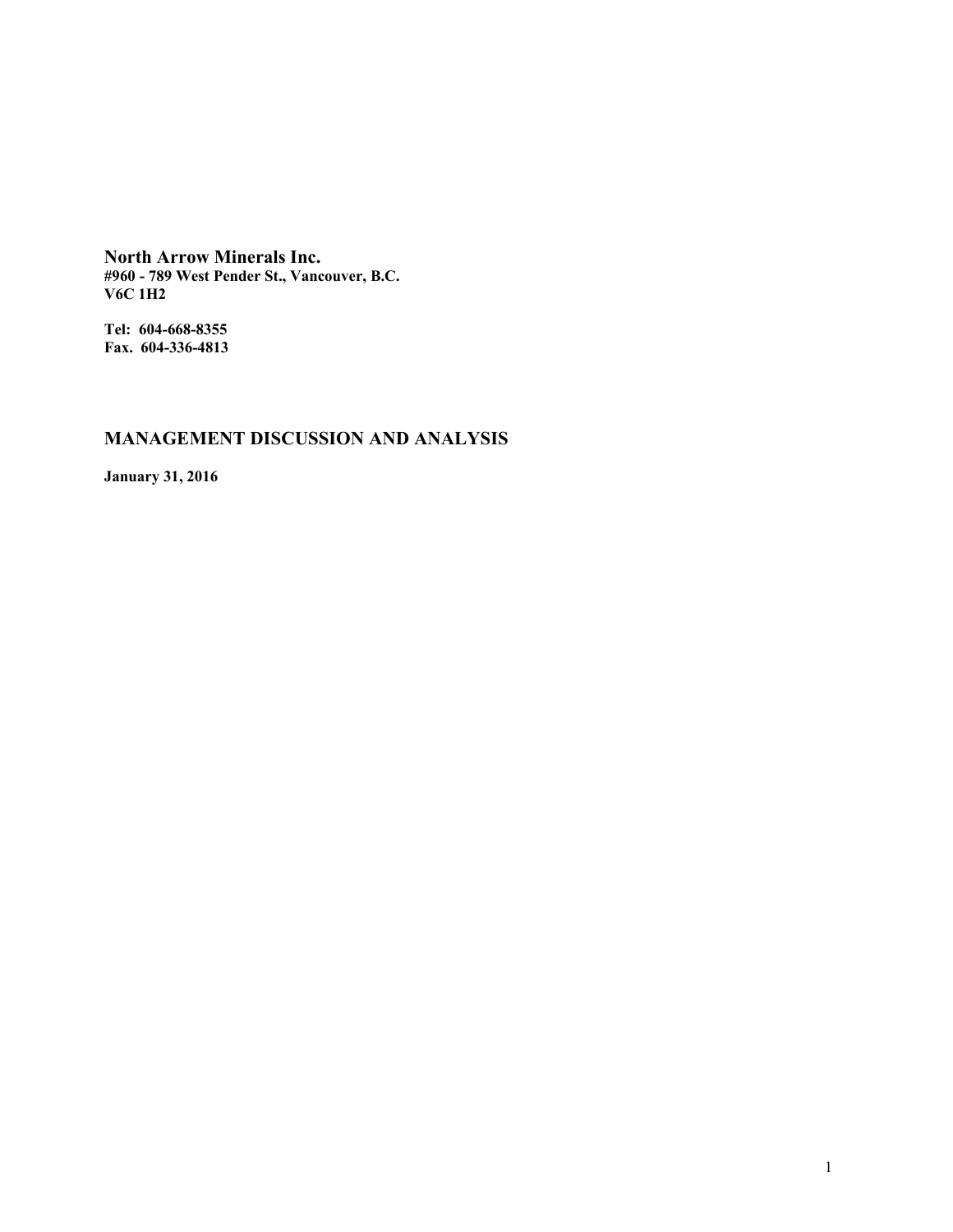# **Form 51-102 F1 Management Discussion and Analysis ("MD&A") North Arrow Minerals Inc. Containing Information up to and including March 24, 2016**

## **Description of Business**

North Arrow Minerals Inc. ("North Arrow" or the "Company") is a Canadian mineral exploration company focused on evaluating prospective diamond exploration properties in Canada. The Company's key diamond properties include the Qilalugaq (Nunavut), Pikoo (Saskatchewan), Lac de Gras (Northwest Territories), and Redemption (Northwest Territories). Shares of the Company trade on the TSX Venture Exchange ("TSXV") under the symbol NAR.

The following discussion and analysis of the Company's financial condition and results of operations for the nine months ended January 31, 2016 should be read in conjunction with the unaudited condensed interim consolidated financial statements of the Company for the nine months ended January 31, 2016 and the audited consolidated financial statements of the Company for the years ended April 30, 2015 and April 30, 2014, together with the notes thereto. The MD&A supplements, but does not form part of the unaudited condensed interim consolidated financial statements of the Company. The Company's financial statements have been prepared in accordance with International Financial Reporting Standards ("IFRS").

Unless otherwise noted, all currency amounts are stated in Canadian dollars.

#### **Forward-Looking Statements**

This document may contain "forward-looking statements" within the meaning of Canadian securities legislation and the United States Private Securities Litigation Reform Act of 1995. These forward-looking statements are made as of the date of this document and the Company does not intend, and does not assume any obligation, to update these forwardlooking statements, except as required by law.

Forward-looking statements relate to future events or future performance and reflect management's expectations or beliefs regarding future events and include, but are not limited to, statements with respect to sources of and anticipated financing requirements, the estimation of mineral reserves and resources, the realization of mineral reserve estimates, the timing and amount of estimated future production, costs of production, capital expenditures, success of mining operations, environmental risks, unanticipated reclamation expenses, title disputes or claims and limitations on insurance coverage.

These forward-looking statements include, among others, statements with respect to the Company's objectives for the ensuing year, our medium and long-term goals, and strategies to achieve those objectives and goals, as well as statements with respect to our beliefs, plans, objectives, expectations, anticipations, estimates and intentions. The words "may," "could," "should," "would," "suspect," "outlook," "believe," "plan," "anticipate," "estimate," "expect," "intend," and words and expressions of similar import are intended to identify forward-looking statements. In particular, statements regarding the Company's future operations, future exploration and development activities or other development plans and estimated future financing requirements contain forward-looking statements.

All forward-looking statements and information are based on the Company's current beliefs as well as assumptions made by and information currently available to the Company concerning anticipated financial performance, business prospects, strategies, regulatory developments, development plans, exploration, development and mining activities and commitments. Although management considers these assumptions to be reasonable based on information currently available to it, they may prove to be incorrect.

By their very nature, forward-looking statements involve inherent risks and uncertainties, both general and specific, and risks exist that predictions, forecasts, projections and other forward-looking statements will not be achieved. We caution readers not to place undue reliance on these statements as a number of important factors could cause the actual results to differ materially from the beliefs, plans, objectives, expectations, anticipations, estimates and intentions expressed in such forward-looking statements.

These factors include, but are not limited to, developments in world financial and commodity markets, risks relating to fluctuations in the Canadian dollar and other currencies relative to the US dollar, changes in exploration plans due to exploration results and changing budget priorities of the Company or its joint venture partners, changes in project parameters as plans continue to be refined; possible variations in ore reserves, grade or recovery rates; accidents, labour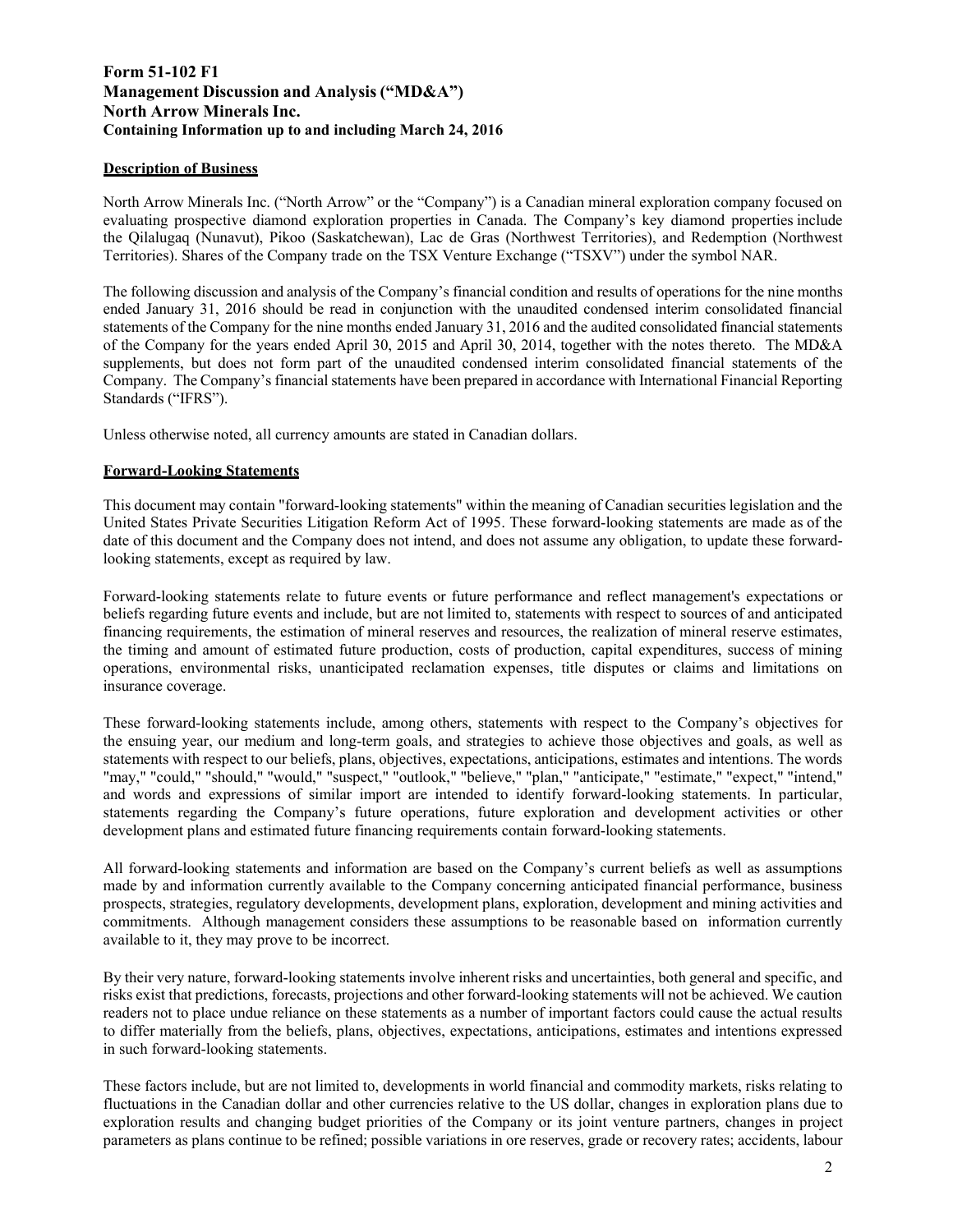disputes and other risks of the mining industry; delays in obtaining governmental approvals or financing, the effects of competition in the markets in which the Company operates, the impact of changes in the laws and regulations regulating mining exploration and development, judicial or regulatory judgments and legal proceedings, operational and infrastructure risks, and the Company's anticipation of and success in managing the foregoing risks. The Company cautions that the foregoing list of factors that may affect future results is not exhaustive. When relying on our forward-looking statements to make decisions with respect to the Company, investors and others should carefully consider the foregoing factors and other uncertainties and potential events. The Company does not undertake to update any forward-looking statement, whether written or oral, that may be made from time to time by the Company or on our behalf, except as required by law.

#### **Highlights for the nine months ended January 31, 2016 and subsequent events up to March 24, 2016**

## Flow-through Financing

 Effective May 28, 2015, the Company closed a 4,211,000 flow-through common share private placement at a price of \$0.95 per share for gross proceeds of \$4,000,450. The Company is using the proceeds for incurring Canadian Exploration Expenditures related to its Canadian diamond projects.

# Qilalugaq project, NU

- On May 5, 2015, the Company reported that final diamond recoveries from a 1,500 tonne bulk sample from the Q1- 4 kimberlite had been compiled and included 11,083 diamonds greater than +1 DTC weighing 384.28 carats from 1,353.37 dry tonnes. On June 9, 2015 the Company reported that the cleaned parcel of 383.55 carats of diamonds greater than +1 DTC had been valued by WWW International Diamond Consultants (WWW) with a modelled range of possible values including a possible low of \$43 per carat and a possible high of \$92 per carat. The Company reported that the primary conclusion reached by WWW was that the valuation results and modelled values should be treated with considerable caution when assessing the Qilalugaq project due to the very small size of the diamond parcel.
- In December 2015 the Company commenced a polishing exercise on selected Q1-4 diamonds to better understand the characteristics and value of fancy coloured diamonds in the parcel.

## Pikoo project, SK

- On October 20, 2016 the Company reported microdiamond results from samples of the PK150, PK312, PK311 and PK314 kimberlites from 2015 drilling. Caustic fusion analyses of 323kg of kimberlite from PK150 confirmed this kimberlite is significantly diamondiferous with the recovery of 487 diamonds larger than 0.106mm sieve class, including 9 diamonds greater than the 0.85mm sieve class. A 14.5kg sample of coherent hypabyssal kimberlite PK312 returned 5 diamonds greater than the 0.106mm sieve class. A small, 4.74kg sample of a weathered, magnetic micaceous kimberlite from PK311 returned 2 diamonds greater than the 0.106mm sieve class. A 476 kg sample from PK314 returned 23 diamonds greater than the 0.106mm sieve class.
- During September and October 2015, the Company completed fixed wing and helicopter borne magnetic surveys within the project area.
- On February 9, 2016 the Company announced the start of a winter drilling program. The program is intended to better define the existing kimberlite discoveries and to test new targets identified from the airborne magnetic surveys.

## Mel project, NU

 On September 16, 2016 the Company announced the completion of a till sampling program at the Mel Diamond Project. A total of 227 till samples were collected during August 2015. Sample processing is underway and results are expected during the winter of 2016.

## Redemption project, NT

 On June 2, 2015 the Company announced the completion of ground magnetic surveys on 14 separate grids within the Redemption project. A total of 69 line kilometres of surveying were completed testing 25 targets. The Company has also initiated a detailed evaluation of the surficial geology of the Redemption property to better define and interpret the South Coppermine KIM train.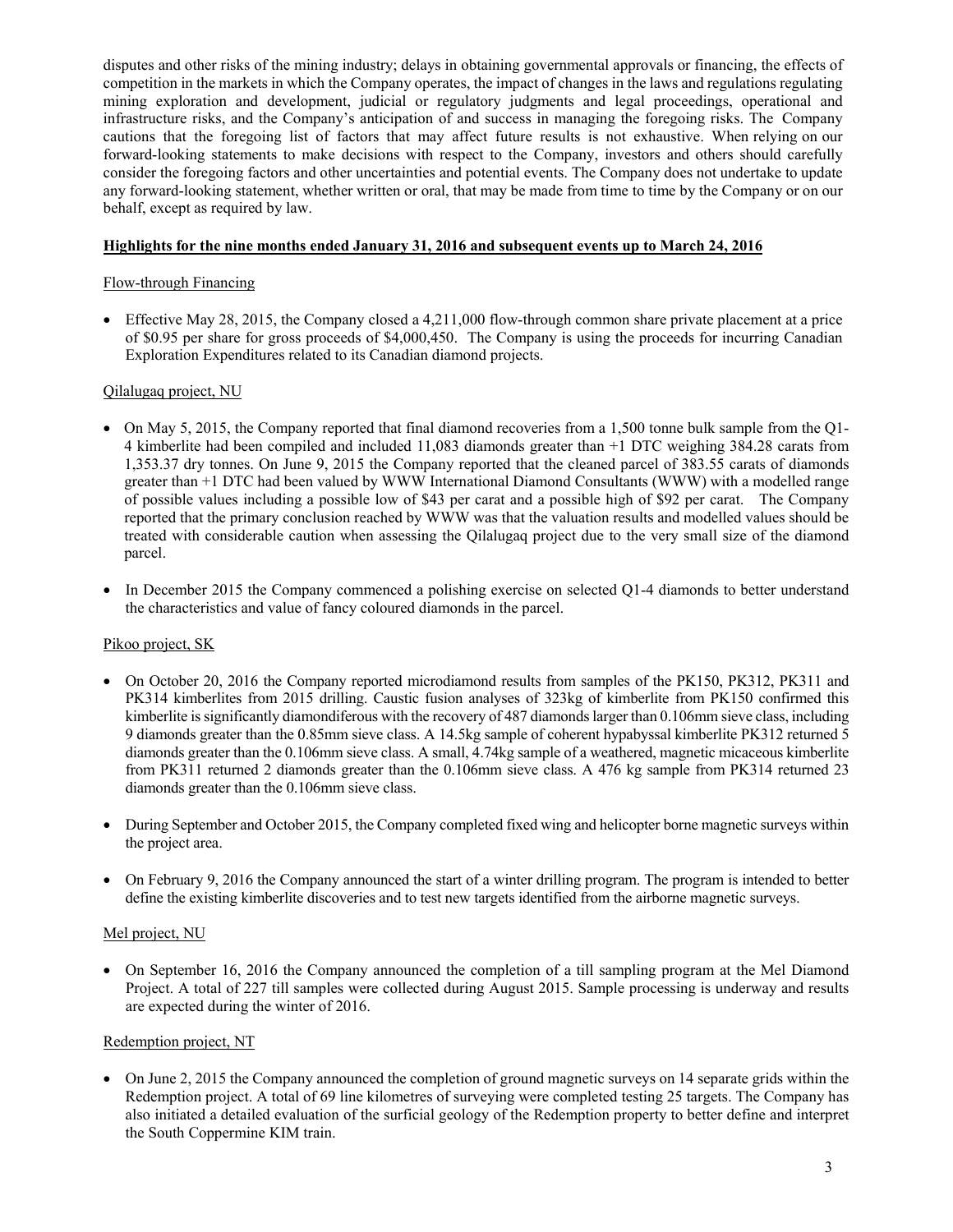- On February 10, 2016 the Company announced it had closed the sale of a royalty interest on the option the Company has to earn a 45% interest in the Redemption property. Under the terms of the agreement Umgeni Holdings International Limited ("Umgeni") purchased a royalty interest of between 1.25% and 1.5% in the Company's Redemption interests for \$800,000. Umgeni is a private company of which a director of North Arrow, is a beneficiary of the sole shareholder.
- On March 22, 2016 the Company announced the start of an exploration drill program intended to test targets located near the head of the South Coppermine kimberlite indicator mineral train.

A summary of the exploration activities for the Company follows, as well as a description of other corporate activities. These summaries include some discussion of management's future exploration plans. The reader is cautioned that actual results, performance or achievements may be materially different from those implied or expressed in these statements. The Company's exploration programs are subject to change from time to time, based on the analysis of results and changing corporate priorities, exploration targets and funding consideration.

#### **Exploration Projects Overview**

An overview of the exploration activities for the Company follows. For additional details the reader is referred to the Company's continuous disclosure documents available on SEDAR (www.sedar.com).

Unless otherwise stated below, the Company's Canadian exploration activities are conducted under the supervision of Kenneth Armstrong, P.Geo. (ON), President and CEO of the Company. Mr. Armstrong is a Qualified Person under NI 43-101.

|                                         |                       |                 |                          | January 31,                           |
|-----------------------------------------|-----------------------|-----------------|--------------------------|---------------------------------------|
|                                         | <b>April 30, 2015</b> | <b>Expended</b> | Write-offs               | 2016                                  |
| <b>Diamond Properties</b>               |                       |                 |                          |                                       |
| Lac de Gras, Canada                     |                       |                 |                          |                                       |
| <b>Exploration</b> costs                | \$235,404             | S               | \$                       | \$235,404                             |
| Acquisition and tenure costs            | 277,918               | 7,436           |                          | 285,354                               |
| Geological, data collection and assays  | 153,559               | 539             |                          | 154,098                               |
| Office and salaries                     | 134,040               | 5,230           |                          | 139,270                               |
|                                         | 800,921               | 13,205          |                          | 814,126                               |
| Pikoo, Canada                           |                       |                 |                          |                                       |
| <b>Exploration</b> costs                | 918,487               | 83,094          |                          | 1,001,581                             |
| Drilling                                | 1,376,586             | 62,865          |                          | 1,439,451                             |
| Acquisition and tenure costs            | 13,504                | 152             |                          | 13,656                                |
| Geological, data collection and assays  | 860,902               | 387,728         |                          | 1,248,630                             |
| Office and salaries                     | 383,329               | 94,454          |                          | 477,783                               |
| Contribution from joint-venture partner | (457,764)             | (180, 049)      |                          | (637, 813)                            |
|                                         | 3,095,044             | 448,244         |                          | 3,543,288<br>$\overline{\phantom{a}}$ |
| Timiskaming, Canada                     |                       |                 |                          |                                       |
| <b>Exploration</b> costs                | 4,638                 |                 |                          | 4,638                                 |
| Drilling                                | 94,389                |                 |                          | 94,389                                |
| Acquisition and tenure costs            | 326,757               | 143             |                          | 326,900                               |
| Geological, data collection and assays  | 68,751                |                 |                          | 68,751                                |
| Office and salaries                     | 14,402                | 132             |                          | 14,534                                |
| Contribution from joint-venture partner | (11,908)              |                 |                          | (11,908)                              |
|                                         | 497,029               | 275             | $\blacksquare$           | 497,304                               |
| Qilalugaq, Canada                       |                       |                 |                          |                                       |
| <b>Exploration</b> costs                | 291,030               | 40,851          |                          | 331,881                               |
| Acquisition and tenure costs            | 71,463                | 1,483           |                          | 72,946                                |
| Geological, data collection and assays  | 3, 143, 171           | 241,388         |                          | 3,384,559                             |
| Office and salaries                     | 224,821               | 26,153          | $\overline{\phantom{a}}$ | 250,974                               |
|                                         | 3,730,485             | 309,875         | $\overline{\phantom{a}}$ | 4,040,360                             |
| Luxx, Canada                            |                       |                 |                          |                                       |
| <b>Exploration</b> costs                | 40,803                | 6,593           |                          | 47,396                                |
| Acquisition and tenure costs            | 136,168               | 2,241           |                          | 138,409                               |
| Geological, data collection and assays  | 121,301               |                 |                          | 121,301                               |
| Office and salaries                     | 37,959                | 5.262           |                          | 43,221                                |

#### **EXPLORATION AND EVALUATION ASSETS**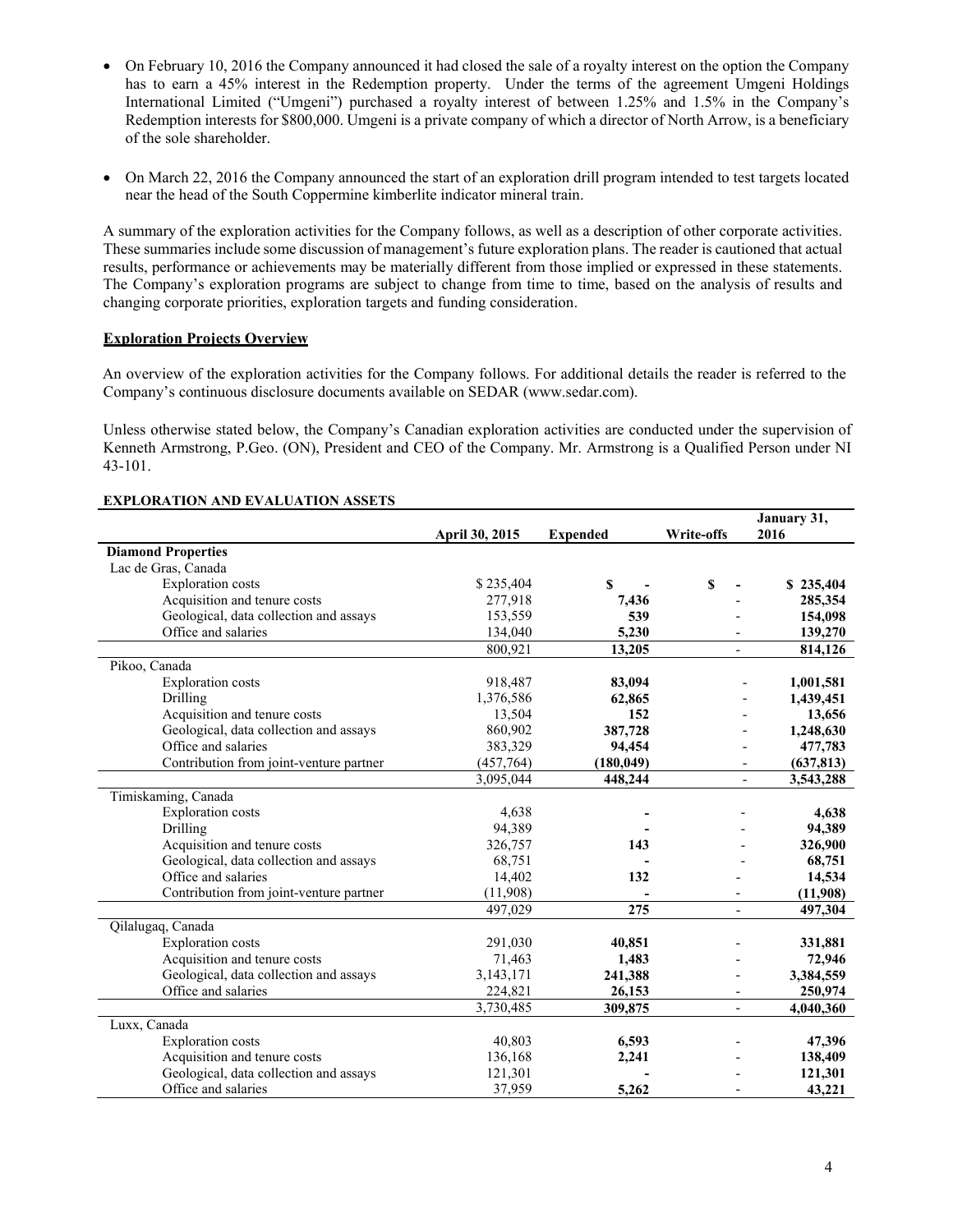|                                        |                       |                 |                              | January 31,  |
|----------------------------------------|-----------------------|-----------------|------------------------------|--------------|
|                                        | <b>April 30, 2015</b> | <b>Expended</b> | Write-offs                   | 2016         |
|                                        | 336,231               | 14,096          |                              | 350,327      |
| Mel, Canada                            |                       |                 |                              |              |
| <b>Exploration</b> costs               | 10,205                | 70,130          |                              | 80,335       |
| Acquisition and tenure costs           | 128,472               | 2.394           |                              | 130,866      |
| Geological, data collection and assays | 183,337               | 125,662         | $\overline{\phantom{0}}$     | 308,999      |
| Office and salaries                    | 18,684                | 35,900          | $\overline{\phantom{0}}$     | 54,584       |
|                                        | 340,698               | 234,086         | $\qquad \qquad$              | 574,784      |
| Redemption, Canada                     |                       |                 |                              |              |
| <b>Exploration</b> costs               | 429,053               | 25,280          |                              | 454,333      |
| Drilling                               | 124,964               |                 | $\overline{\phantom{0}}$     | 124,964      |
| Acquisition and tenure costs           | 55,485                | 20,030          | $\overline{\phantom{0}}$     | 75,515       |
| Geological, data collection and assays | 1,058,015             | 78,115          | $\qquad \qquad \blacksquare$ | 1,136,130    |
| Office and salaries                    | 218,107               | 70,471          |                              | 288,578      |
| Recoveries                             | (50,000)              |                 |                              | (50,000)     |
|                                        | 1,835,624             | 193,896         |                              | 2,029,520    |
| TOTAL                                  | \$10,636,032          | \$1,213,677     | S                            | \$11,849,709 |

#### **Diamond Projects**

#### Qilalugaq, Pikoo and Timiskaming Diamond Projects, Canada

On March 14, 2013, the Company entered into an assignment agreement with 0954506 B.C. Ltd. ("BCCo") under which BCCo agreed to assign and transfer to the Company all of BCCo's interest and obligations in certain option agreements to earn an 80% interest in the Timiskaming, Pikoo and Qilalugaq diamond projects. At that time, Stornoway Diamond Corporation held a 100% interest in all three projects and had granted BCCo options to acquire 80% interests in the projects. BCCo is a private company controlled by Eira M. Thomas. Ms. Thomas is the daughter of D. Grenville Thomas, Chairman and a director of the Company.

On April 29, 2013 the Company announced the closing of the assignment agreement including the payment to BCCo of \$20,000 and the issuance to BCCo of 500,000 transferrable share purchase warrants. Each share purchase warrant entitles the holder to acquire one common share of the Company at a price of \$0.25 for a period of five years. The warrants became exercisable once the Company exercised the option to earn an interest in the Timiskaming project (see below).

With closure of the assignment, the Company retained options to earn an 80% interest in each of the Qilalugaq, Pikoo and Timiskaming diamond properties by completing exploration work programs (each an "option work program") on each of the projects (complete). Upon completion of each option work program the Company provided notice to Stornoway of its intent to vest an 80% interest in a project. Stornoway had a one-time right (the "Back-in Right") to buy-back a 20% interest in e a c h project by paying to the Company an amount equal to three times the costs incurred in connection with the applicable option work program. For each of the projects, Stornoway elected not to exercise its Back-in Right (details for each election provided below). As a result each of the Timiskaming, Pikoo and Qilalugaq projects are subject to a joint venture for the purpose of further exploration of the project, and the interests are 80% the Company and 20% Stornoway.

Details on the status and technical details of each project are provided below.

#### Qilalugaq diamond project, Nunavut

The Qilalugaq diamond project is located near the community of Naujaat (Repulse Bay), Nunavut. The property was originally staked by BHP Billiton Diamonds Inc. and subsequently optioned by Stornoway in 2006. Stornoway acquired a 100% interest in the project in 2010. The project is subject to a 3% net smelter returns royalty on metals produced and a 3% gross-overriding royalty on the sale of industrial minerals, including diamonds. A total of eight kimberlite pipes (Q1-4, A34, A42, A59, A76, A94, A97 and A152) have been identified within the project as well as a number of laterally extensive kimberlite dyke systems.

The 12.5 hectare Q1-4 kimberlite is the largest diamondiferous kimberlite pipe in the eastern Canadian Arctic. On May 15, 2013 the Company confirmed an Inferred Mineral Resource estimate for the Q1-4 kimberlite to be 26.1 million carats from 48.8 million tonnes total content of kimberlite with an average +1 DTC total diamond content of 53.6 carats per hundred tonnes (cpht) extending from surface to a depth of 205m. Additional resource upside in the form of a target for further exploration was estimated at between 7.9 to 9.3 million carats of diamonds from 14.1 to 16.6 million tonnes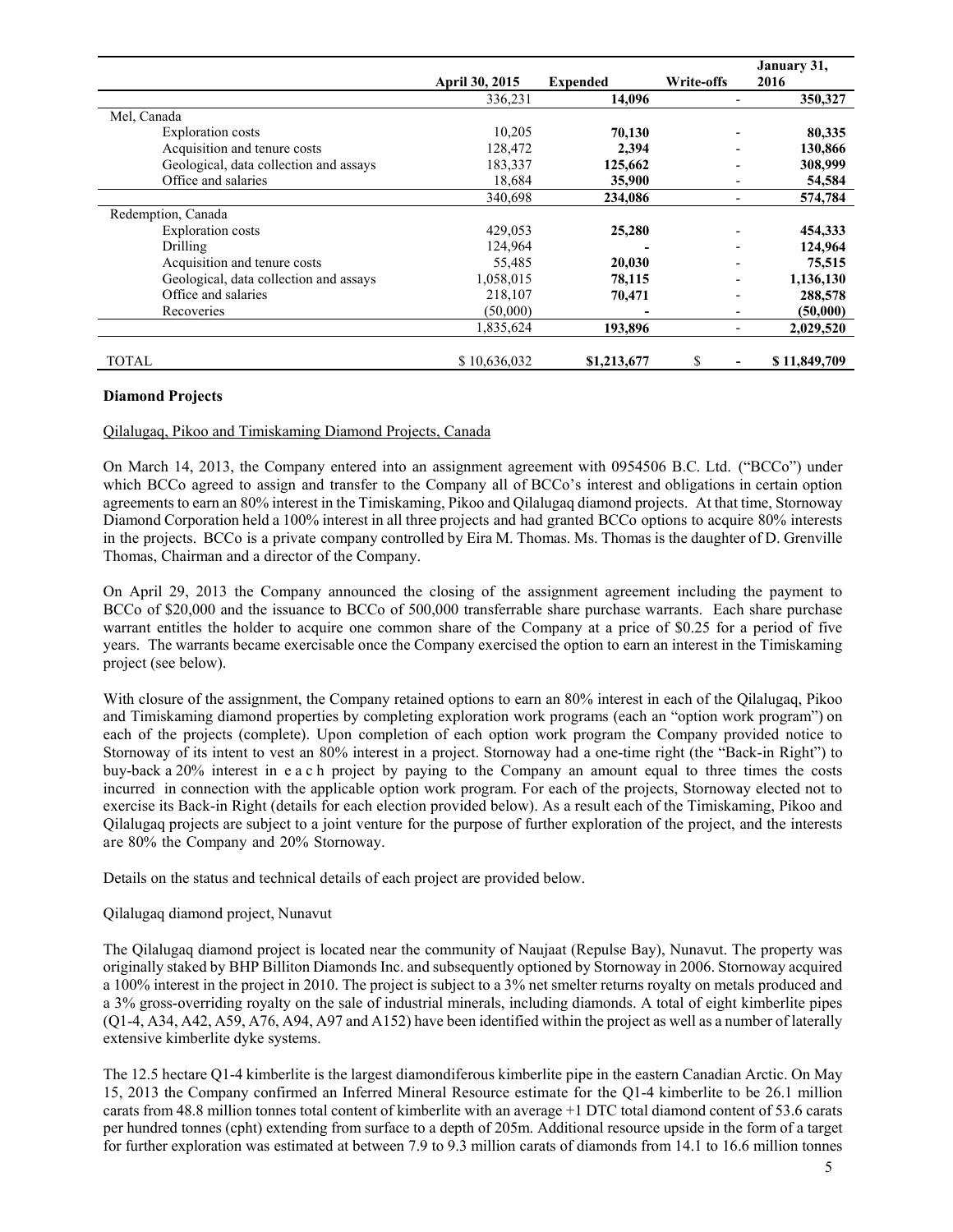total content of kimberlite with an average +1 DTC total diamond content of 56.1 cpht, extending from 205m depth to 305m depth. The mineral resource estimate comprised the integration of kimberlite volumes, density, petrology and diamond content-data obtained from 5,133 m of diamond drilling, 2,714 m of reverse circulation (RC) drilling, 2.9 tonnes of samples submitted for microdiamond analysis, 257.7 tonnes of samples submitted for macrodiamond sampling with 59.2 carats of diamonds (2,054 stones) recovered from RC drilling, 7.5 carats of diamonds (205 stones) recovered from surface trenching and 2.36 carats of diamonds (69 stones) recovered from HQ diameter diamond drilling.

Mineral resources that are not mineral reserves do not have demonstrated economic viability. The potential quantity and grade of the target for further exploration referred to above is conceptual in nature, there has been insufficient exploration to define a mineral resource, and it is uncertain whether further exploration will result in the target being delineated as a mineral resource. For information on the data verification, exploration information and the resource and target for further exploration estimation procedures please see the technical report dated May 13, 2013 which is available under the Company's profile at www.sedar.com and on the Company's website (www.northarrowminerals.com). The authors of the report were Barb Kupsch, P.Geol. and David Farrow, P.Geo.

Under the terms of a May 2013 option agreement, the Company had the option to earn an 80% interest in the project from Stornoway by completing an option work program that included the collection of a minimum 1,000 tonne bulk sample from the Q1-4 kimberlite for the purpose of recovering a larger parcel of diamonds to better determine diamond content, size distribution, diamond parcel value, and to establish whether or not coloured diamonds persist into the larger diamond sizes. During the summer of 2014, the Company collected an approximate 1,500 wet tonne sample by surface trenching an area of Q1-4 where there is limited  $(\leq 1m)$  overburden cover. The sample consisted of 1,688 megabags of kimberlite that were delivered to the processing laboratory in Thunder Bay, ON. Sample processing commenced in October 2014. The sample was initially processed through a dense media separation (DMS) plant and the resultant concentrate was shipped to Stornoway's North Vancouver diamond sorting facility in North Vancouver where is was further upgraded and sorted for diamonds. On May 5, 2015, the Company reported that final diamond recoveries from the sample included 11,083 diamonds greater than +1 DTC weighing 384.28 carats from 1,353.37 dry tonnes. The largest three diamonds are 4.42 carats (intense yellow cubic aggregate), 4.16 carats (greenish yellow cubic aggregate), and 3.53 carats (pale yellow cubic aggregate). The recovered diamonds include 15 diamonds larger than 1 carat. Yellow diamonds, representing a range of hues and tones, comprise approximately 9.0% by stone count (21.5% by carat weight) of the +1 DTC diamonds. On June 9, 2015 the Company reported that the cleaned parcel of 383.55 carats of diamonds greater than +1 DTC had been valued by WWW International Diamond Consultants (WWW) with a modelled range of possible values from a possible low of \$43 per carat and a possible high of \$92 per carat. The primary conclusion reached by WWW was that the valuation results and modelled values should be treated with considerable caution when assessing the Qilalugaq project due to the very small size of the diamond parcel.

The reader is referred to the Company's news releases of April 21 2015, May 5 2015 and June 9 2015 available under the Company's profile at www.sedar.com or on the Company's website (www.northarrowminerals,com) for details on the processing of the bulk sample and related QA/QC measures.

The Q1-4 bulk sampling program and related diamond valuation was funded by the Company and fulfilled the Company's obligations to earn an 80% interest in the Qilalugaq project from Stornoway. On July 10, 2015 the Company delivered to Stornoway official notice that it had vested at an 80% interest in the project, subject to the Back-in Right. On July 20, 2015, Stornoway notified the Company that Stornoway had elected not to exercise the Back-in Right. As a result, ongoing exploration and evaluation of the project is subject to an 80%/20% (North Arrow/Stornoway) participating joint venture.

It is management's opinion that, in addition to its small size, the valuation of the Q1-4 diamond parcel was further complicated by the unusual occurrence of two identifiable diamond populations including a population of rare Type Ib coloured diamonds. In December 2015 the Company initiated a polishing exercise on select coloured diamonds. The purpose of this exercise is to address several of the outstanding questions relating to these diamonds including their suitability for polishing, potential yield, and final polished colour. The polishing exercise is expected to be completed by the end of the first quarter of fiscal 2017 and its results will be used to evaluate possible future exploration plans for the project.

The estimated cost of the polishing exercise and ongoing consultation and permitting work for the project through to the end of April 2016 is approximately \$50,000. Stornoway has indicated it will not fund its share of these costs and as such the company's interest in the project shall increase proportionately.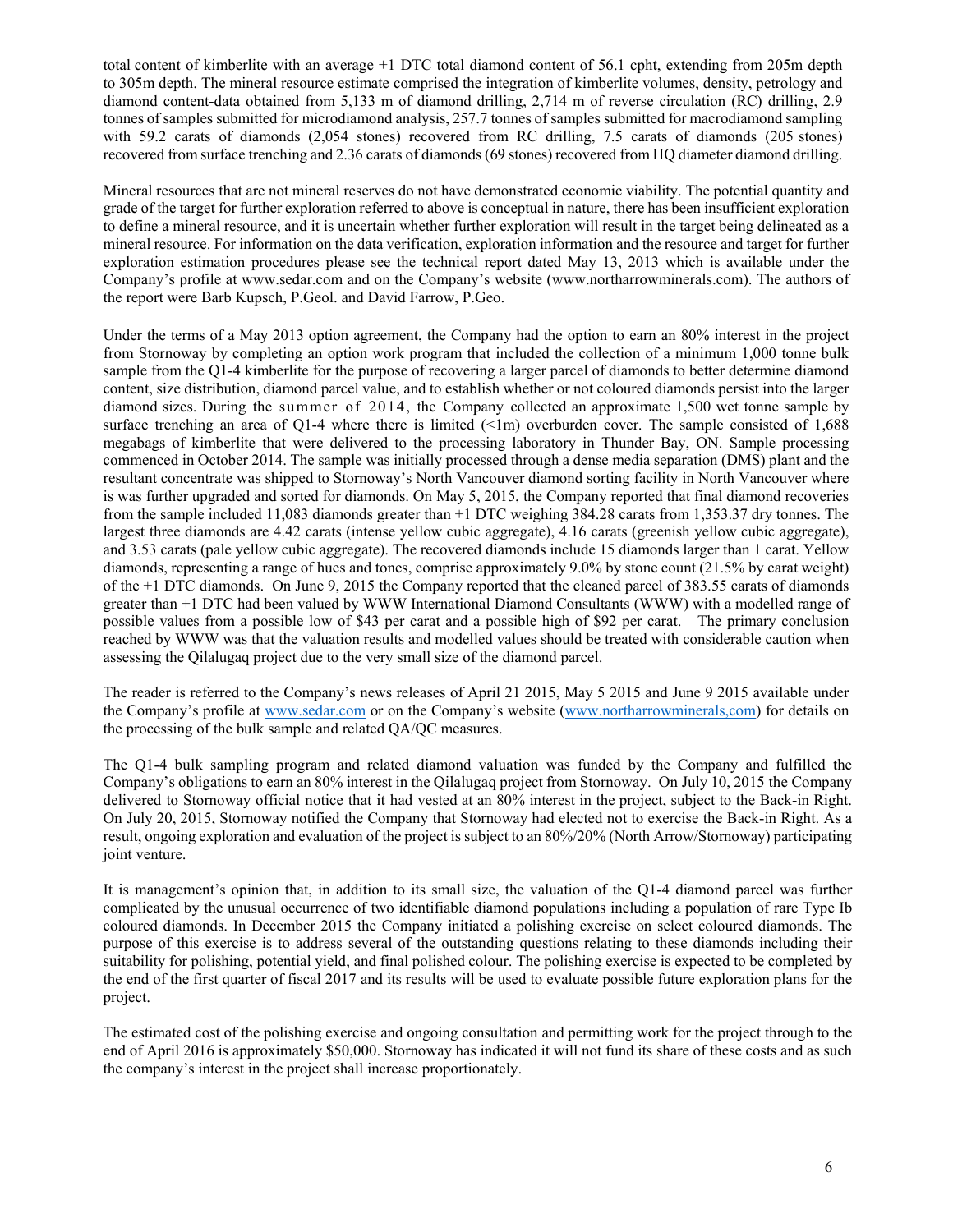#### Pikoo diamond project, Saskatchewan

The Pikoo diamond project consists of 33,374 hectares of mineral claims located approximately 140 km east of La Ronge, Saskatchewan. An all-season road to the community of Deschambault Lake comes to within 6 km of the project's southern boundary. During the summer of 2013 the Company completed an initial exploration drilling program at the Pikoo project, intersecting kimberlite in nine of the ten drill holes, confirming the presence of a new kimberlite field in this region. The most significant discovery of the 2013 drilling program was the PK150 kimberlite. In November, 2013 the Company announced that 745 microdiamonds had been recovered from a 209.7 kg sample from PK150, including 23 diamonds larger than the 0.85 mm sieve size. A full summary of the initial diamond results from PK150 can be found in the Company's MD&A for the year ended April 30, 2014.

The 2013 Pikoo drilling program and related diamond test work was funded by the Company and fulfilled the Company's obligations under the option agreement with Stornoway to earn an 80% interest in the project. As such, on November 18, 2013 the Company delivered to Stornoway official notice that it had vested at an 80% interest in the project, subject to the Back-in Right. On January 17, 2014, Stornoway notified the Company that Stornoway had elected not to exercise the Back-in Right. As a result, ongoing exploration and evaluation of the project is subject to an 80%/20% (North Arrow/Stornoway) participating joint venture.

During the summer and fall of 2014, the Pikoo joint venture completed two till sampling programs designed to identify and better define additional kimberlite indicator mineral ("KIM") trains within the project. A total of 560 till samples were collected and on February 8, 2015 the Company announced that up to five new KIM trains have been identified, including two KIM trains that are well defined and terminate within the project area.

In February and March 2015 the Pikoo joint venture completed a 3,243 m drilling program intended to follow up on the kimberlite discoveries made in 2013 and to test the new targets defined by the 2014 till sampling program. The program resulted in the discovery of four new kimberlite occurrences bringing the total number of discrete kimberlite discoveries within the project to seven. The four most significant kimberlite discoveries are the PK150, PK314, PK312 and PK311 kimberlites and during the nine months ended January 31, 2016 the Company announced microdiamond recovery results for each.

PK150 – Kimberlite PK150, first discovered in 2013, was tested by an additional six drill holes and expanded to a depth of 199 m over a strike length of approximately 150 m. The body remains open at depth and along strike to the east. The drilling confirmed that PK-150 is also a pipe-like body that is not constrained by the high intensity magnetic anomaly identified as the initial exploration target in 2013. A weakly magnetic kimberlite phase, having textures consistent with transitional to Kimberley-type pyroclastic kimberlite, was encountered in a 30 m interval of drill hole DDH PK34 (- 44/350), the last hole of the program representing a 50 metre step out to the east of the 2013 drilling. On September 8, 2015 the Company announced new microdiamond results for 323kg of kimberlite processed by caustic fusion. The sample returned a total of 487 diamonds larger than the 0.106 mm sieve size, including 9 diamonds larger than the 0.85 mm sieve size. Approximately 36% of the recovered diamonds are aggregates, 30% are octahedra, and 16% macles, and approximately 78% of the diamonds are white in colour. The new PK150 caustic fusion results are summarized in the following table.

|              |                  |          | <b>Number of Diamonds per Sieve Size (mm Square Mesh Sieve)</b> |          |          |          |          |          |         |         |               |            |
|--------------|------------------|----------|-----------------------------------------------------------------|----------|----------|----------|----------|----------|---------|---------|---------------|------------|
|              | Sample           | $+0.106$ | $+0.150$                                                        | $+0.212$ | $+0.300$ | $+0.425$ | $+0.600$ | $+0.850$ | $+1.18$ | $+1.70$ | Total         | Total      |
|              | Weight           | $-0.150$ | $-0.212$                                                        | $-0.300$ | $-0.425$ | $-0.600$ | $-0.850$ | $-1.18$  | $-1.70$ | $-2.36$ | <b>Stones</b> | Carats     |
|              | $_{\rm{Dry~Kg}}$ |          |                                                                 |          |          |          |          |          |         |         |               | $+0.85$ mm |
| <b>PK150</b> | 323.0            | 197      | 131                                                             | 69       | 47       | 23       | 11       |          |         |         | 487           | 0.185      |

Management considers these new results from PK150 to be consistent with the 2013 microdiamond results and confirm PK150 as a significantly diamondiferous kimberlite. Importantly, the portion of the sample collected from the transitional, weakly magnetic kimberlite encountered in drill hole DDH PK34 returned diamond counts that are consistent with the remainder of the kimberlite. This is important as the kimberlite remains open in this area and the occurrence of interpreted transitional type textures could be important for the volume potential of PK150 and for the discovery of other, weakly magnetic kimberlite bodies within the project.

PK314 – PK314 was discovered during the 2015 drilling program (four drill holes). The kimberlite has been drilled to vertical a depth of approximately 213 m and appears to be an E-W trending vertically emplaced pipe-like body that is 25 m wide with a minimum length of approximately 40 m and located immediately up ice from a high priority pyrope garnet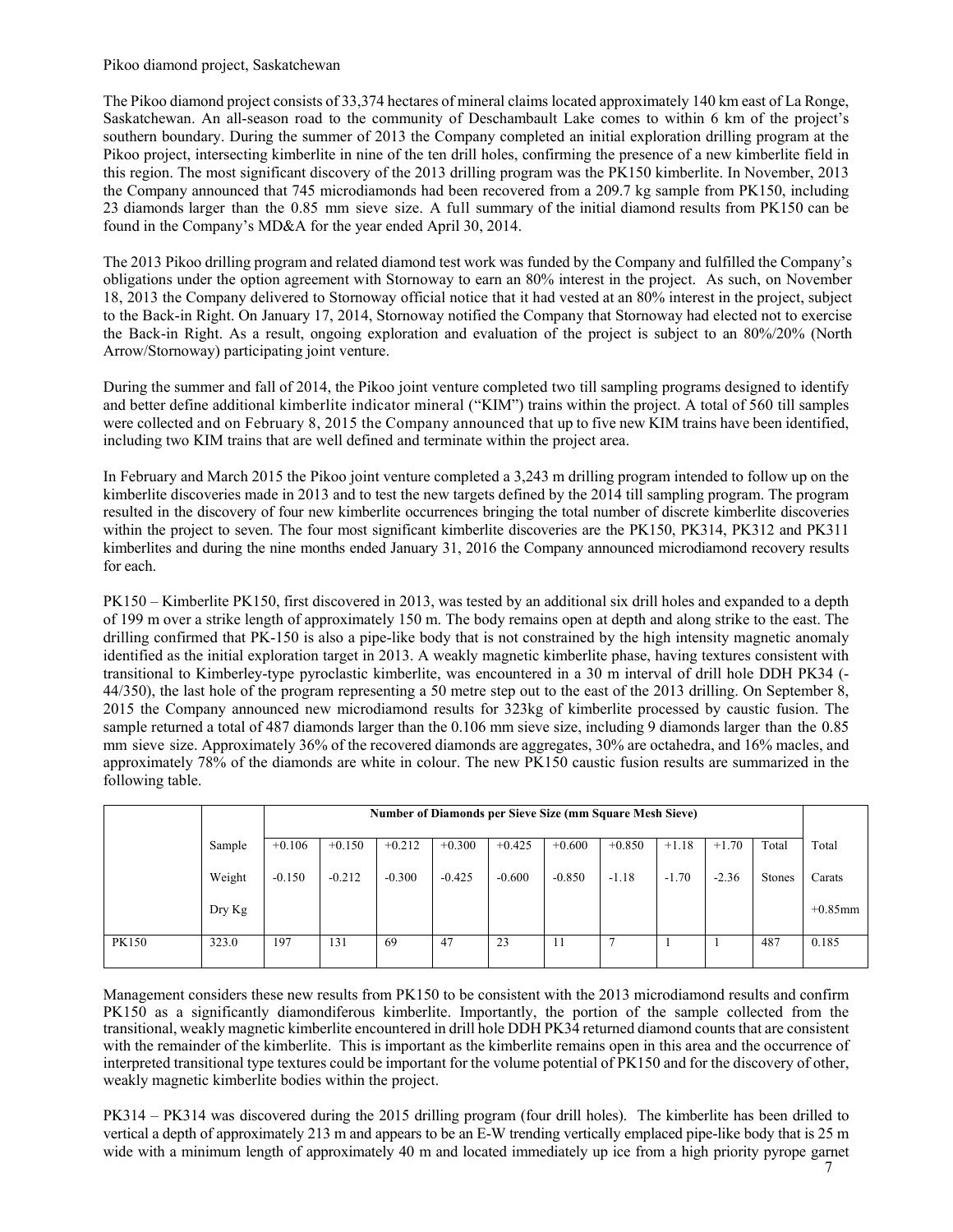anomaly. A 476 kg sample of drill core from PK314 was processed by caustic fusion and returned 23 diamonds greater than the 0.106mm sieve class. Further drilling of PK314 is likely not warranted.

PK312 – Kimberlite PK312 was discovered during the 2015 drilling program. Two 1.5m intervals of coherent hypabyssal kimberlite were encountered in drill holes DDH PK-28 (-45/025) and DDH PK-29 (-60/025). Both holes were drilled from the same set up and the body is estimated to have a near vertical orientation. The kimberlite contains a good mantle sample with abundant visual KIMs. A 14.5 kg sample of PK312 returned five diamonds including four greater than the 0.106mm sieve size and one greater than the 0.150mm sieve class. The sample size is very small but has confirmed PK312 to be diamond bearing.

PK311 – On September 8, 2015 the Company reported that PK311 has been confirmed as a kimberlite by the recovery of hundreds of kimberlite indicator minerals from a 1.45kg sample of a semi consolidated, black micaceous unit drilled over an interval of approximately 3 metres at the top of hole DDH PK23 (-60/156). The sample returned KIMs including mantle-derived pyrope and eclogitic garnet and Mg-ilmenite. PK311 is a magnetic, weathered black micaceous unit with local green to white carbonate fracture fillings and veinlets crosscutting an adjacent country rock breccia unit. The size and orientation of the body is unknown and further drilling is required to fully define its extent. A small 4.74 kg composite sample from PK311 returned two diamonds including one greater than the 0.106 mm sieve size and one greater than the 0.212 mm sieve size. This result confirms the PK311 kimberlite as diamond bearing and indicates that further evaluation is warranted.

Diamond results for the Pikoo project are based on caustic fusion processing completed by Microlithics Laboratories, Thunder Bay, Ontario, an independent mineral process laboratory facility. Caustic fusion residues were sent for final diamond recoveries to I&M Morrison Geological Services Ltd. in Delta, British Columbia, an independent mineral sorting and petrographic laboratory. Quality assurance protocols, security and actual operating procedures for the processing, transport and recovery of diamonds conform to industry standard Chain of Custody provisions. As part of North Arrow's ongoing QA/QC programs, concentrate residues and other materials are subject to audit. Any significant changes to recovered diamond contents will be reported when available.

In October 2015 the Company completed a helicopter borne magnetic survey covering the up ice terminations of kimberlite indicator mineral trains identified within the property.

In February 2016 the Company announced the start of an exploration drilling program at Pikoo. The program is intended to fully define the known kimberlite occurrences and to test new targets generated by 2015 airborne magnetic surveys. Drilling is expected to run through the end of the fourth quarter of fiscal 2016 and has an approved budget of approximately \$1.69 million including contingencies. Stornoway has elected not to contribute its share of the 2016 exploration budget. The Company has elected to solely fund the program and as a result its ownership interest in the Pikoo project is expected to increase to approximately 85%.

Pikoo Option Properties - In September 2014, the Company entered into separate option agreements with Eagle Plains Resources Ltd., Kalt Enterprises Ltd. and Canadian International Minerals Inc. to acquire interests in a group of contiguous mineral claims to the northeast of the Pikoo diamond project area. Under the terms of the agreements the Company can acquire 70% interests in the option properties by reimbursing staking costs that totalled \$5,600 (paid) and discovering a kimberlite on the properties within a three-year period. In the event that North Arrow earns a 70% interest, the properties will be subject to a 2% gross overriding royalty on diamonds, payable to the vendor. There will be a retained right to purchase 1% of any royalty granted at any time for \$1,000,000. The Company and Stornoway have separately agreed to evaluate the properties under the Pikoo joint venture. During the nine months ended January 31, 2016, a follow up fixed wing magnetic survey was completed over these Option Properties.

#### Timiskaming diamond project, Ontario/Quebec

The Timiskaming diamond project is located in the Cobalt-New Liskeard-Elk Lake-Notre Dame du Nord (Ville Marie) region of northeastern Ontario and northwestern Quebec. Between 1995 and 2012, Stornoway and its predecessor companies conducted comprehensive diamond exploration programs within the project area resulting in the discovery of nine kimberlites. On May 14, 2013 the Company announced the completion of a five hole (547 m) drilling program testing four targets located up ice from unsourced kimberlite indicator mineral trains. Kimberlite was not intersected in any of the drill holes. Completion of the May 2013 drilling program fulfilled the requirements of the option work program under the option agreement with Stornoway and the Company delivered to Stornoway a notice of its intent to vest at an 80% interest in the project, subject the Back in Right. On August 6, 2013 Stornoway notified the Company that it will not exercise the Back-in Right and, as a result, ongoing exploration of the Timiskaming project will be conducted under an 80/20 (North Arrow/Stornoway) joint venture.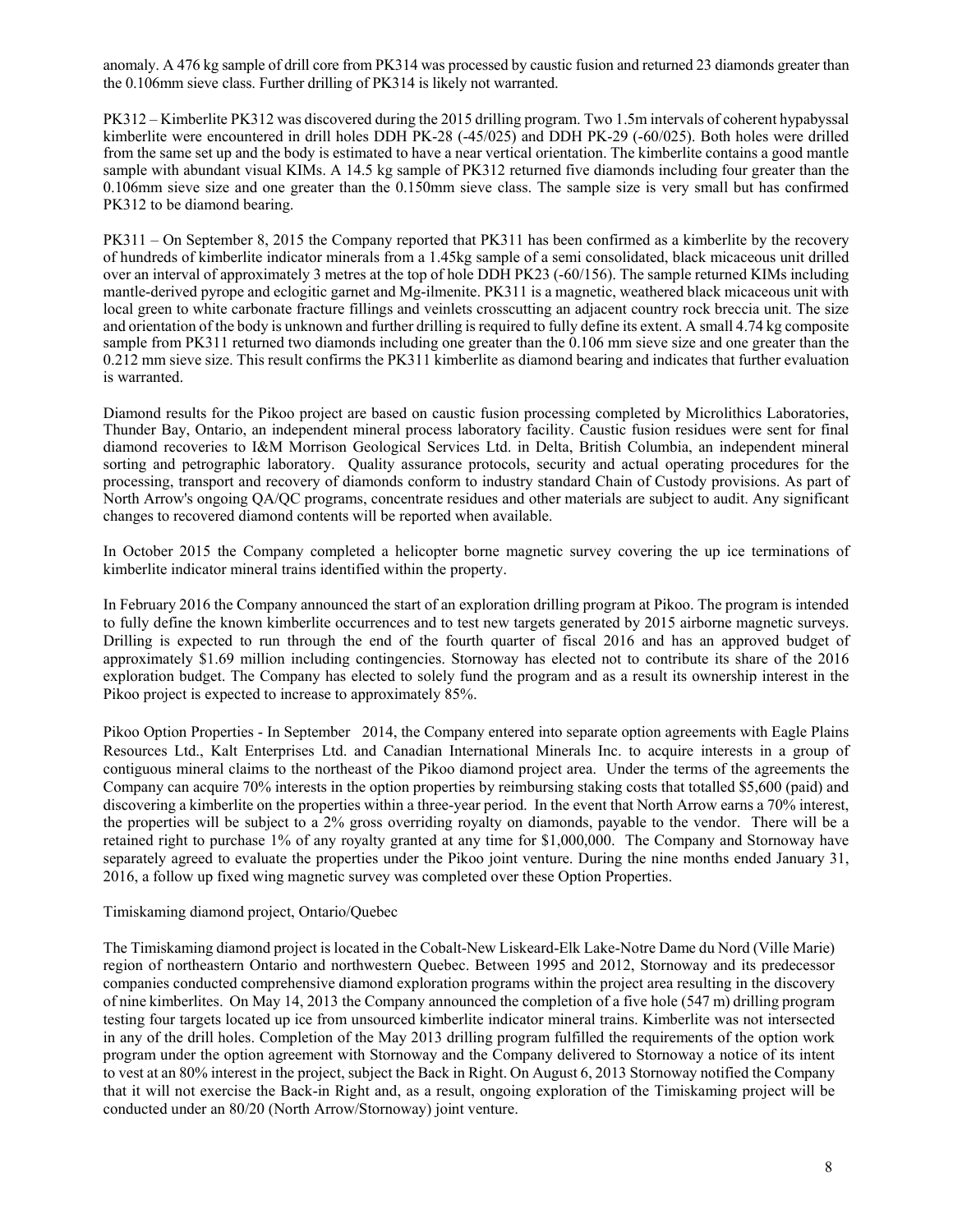Surficial sediment sampling and geophysical data from the project suggest additional undiscovered kimberlites may be located within the project area and the Company is currently considering plans for further exploration.

## Redemption Diamond Project, Northwest Territories

In July 2013 the Company entered into an agreement with Arctic Star Exploration Corp. under which Arctic Star has granted the Company an option to earn a 55% interest in the Redemption diamond project in the Lac de Gras region of the Northwest Territories. On July 11, 2014, the Company and Arctic Star signed an addendum to the option agreement under which the project area was expanded to include three additional mineral claims and one mining lease. Under the terms of the option agreement, as amended, the Company can earn a 55% interest in the Redemption project by incurring \$5 million in exploration expenditures prior to July 1, 2017. The Company also maintains a 100% interest in 3 mineral claims (1,242 hectares) located within eight kilomteres to the east of Redemption.

The Redemption project is located within the Lac de Gras diamond district, approximately 32 km southwest of, and 47 km to the west of the Ekati and Diavik diamond mines, respectively. The project benefits from an extensive database of previous exploration work by Arctic Star and others, including airborne and ground geophysical surveys, till geochemical sampling and a limited amount of drilling. Importantly, the project covers the interpreted up ice termination of the South Coppermine kimberlite indicator mineral train. The South Coppermine KIM train was extensively explored by Arctic Star between 2004 and 2010 and is defined by a full suite of kimberlite indicator minerals including pyrope garnet, high-magnesium ilmenite, chrome diopside, chromite and eclogitic garnet. These indicator minerals exhibit compositions that are typical of minerals found within diamond bearing kimberlites.

During 2013 and 2014 the Company completed exploration programs consisting of a helicopter- borne gravity survey of the property, bathymetry surveys, till sampling, ground geophysics and 800m of exploration drilling that tested seven targets located in the central part of the property near the up ice termination of the South Coppermine KIM train. Kimberlite was not discovered. Details of these exploration programs can be found in the Company's MD&A for the year ended April 30, 2015.

On June 2, 2015 the Company announced the completion of ground magnetic surveys on 14 separate grids within the property. A total of 69 line kilometres of surveying were completed testing 25 targets. During the nine months ended January 31, 2016, the Company also completed a detailed evaluation of the surficial geology of the property to better define and interpret the South Coppermine KIM train.

In June, 2015 the Company also reported that approximately 52 overburden reverse circulation drill holes were completed within and around the Redemption property as part of the Slave Province Surficial Materials and Permafrost Study (SPSMPS), an ongoing Government funded research project led by the Northwest Territories Geoscience Office. Government researchers will use the results from these and other drill holes completed elsewhere in the Lac de Gras region to build a regional 3D indicator mineral and till geochemistry database. Results from this work may supplement the Company's exploration activities in the Redemption area and assist in identifying priority target areas.

On February 10, 2016 the Company closed the sale of a royalty interest in the Redemption property to Umgeni Holdings International Limited ("Umgeni") for \$800,000. Umgeni is a private company of which Christopher Jennings, a director of North Arrow, is a beneficiary of the sole shareholder. Umgeni paid North Arrow \$800,000 to acquire the following royalty interests in the Redemption Diamond Project:

- a 1.5% gross overriding royalty on diamonds ("GOR") and a 1.5% net smelter returns royalty on base and precious metals ("NSR") for the three mineral claims owned 100% by North Arrow;
- a 1.25% GOR and 1.25% NSR on 12 mineral claims and 5 mining leases (the "ADD Claims") that are subject to the option agreement with Arctic Star. These 1.25% royalties will be payable from North Arrow's ultimate interest in the ADD claims and NAR will have sole responsibility for paying them. If North Arrow decides not to proceed beyond 2016 with further exploration under the option agreement with Arctic Star, Umgeni has the right to acquire North Arrow's interest in the option. If Umgeni does not acquire North Arrow's interest in the option agreement and the option agreement terminates, then Umgeni will have no further right to receive royalties for any ADD Claims in which North Arrow does not retain an interest. Arctic Star has consented to the granting of these 1.25% royalties on the ADD Claims and the possible future transfer to Umgeni of North Arrow's interest in the option agreement.

It is a further term of the agreement with Umgeni that North Arrow must conduct a minimum \$800,000 exploration program at the Redemption Project before August 2016.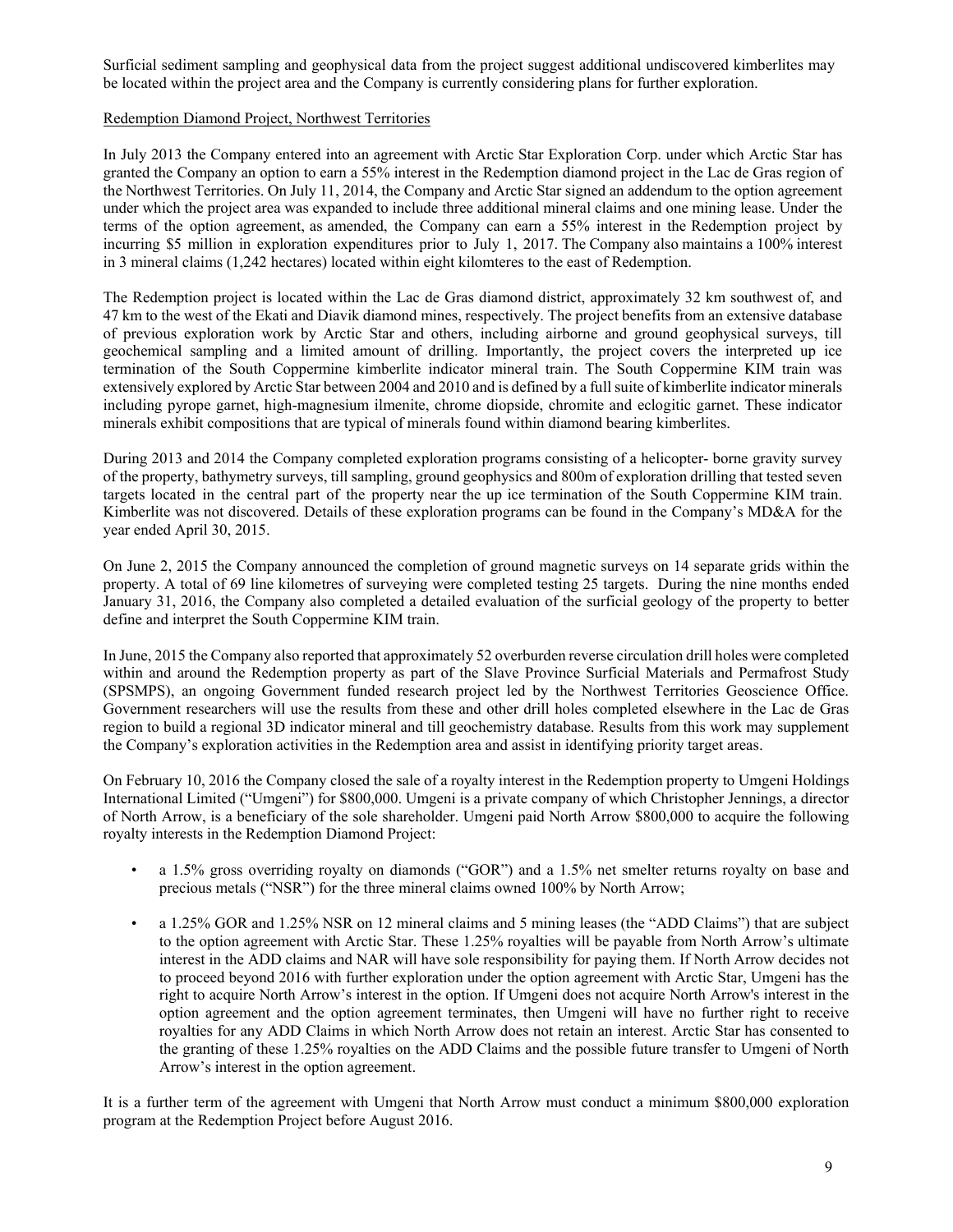In March 2016 the Company announced the start of a 1500m exploration drilling program at Redemption. The program is expected to run through the end of the fourth quarter of fiscal 2016 and will include ground geophysical surveys and drill testing approximately 10 to 12 targets. Results for the program will be reported upon its completion. The estimated budget for the program is \$1.2 million.

## Lac de Gras Diamond Project – Northwest Territories

The Lac de Gras Diamond project forms a very large, contiguous block of mineral claims and mining leases located within the Lac de Gras region of the Northwest Territories. The project area directly adjoins the mineral leases that host the Diavik diamond mine, located 10 km to the north. The Ekati diamond mine is located within 40 km to the northwest.

The Lac de Gras project originally consisted of 81,500 acres of mining leases and mineral claims and was subject to a 50-50 joint venture with Dr. Chris Jennings who subsequently assigned his interest to Springbok Holdings Inc. ("Springbok"). The North Arrow / Springbok property was contiguous with a 226,000 acre block of claims held by Dominion Diamond Corporation (formerly Harry Winston Diamond Mines Ltd.). Under the terms of an option agreement announced in September 2011, the Company, Springbok and Dominion agreed to amalgamate the two properties to form a "Joint Venture Property" totaling over 307,000 acres. Dominion maintained an option to earn a 55% interest in the Joint Venture Property by funding \$5,000,000 in exploration expenditures over a five- year period. Upon exercising the option, a joint venture would be formed in which Dominion would hold a 55% interest and the Company and Springbok would equally share a 45% interest in the entire 307,000 acre Joint Venture Property.

On October 24, 2012, the Company entered into an agreement with Springbok to acquire Springbok's interest in Joint Venture Property (the "Springbok Interests"), subject to the terms and conditions of the option agreement among Springbok, the Company and Dominion. On April 29, 2013 the Company announced it had closed the acquisition of the Springbok Interests for consideration consisting of 1,000,000 post-consolidation common shares of the Company. As additional consideration, in the event that Dominion exercises its option and earns 55% interest in the Joint Venture Property and the Company subsequently incurs \$2 million in joint venture expenditures on the Joint Venture Property, the Company will issue to Springbok that number of common shares of the Company having a value of \$1 million.

No exploration work was completed on the property during fiscal 2015. During the year ended April 30, 2015, Dominion indicated to the Company that Dominion had incurred in excess of \$5 million in exploration expenditures on the Lac de Gras Property. During the nine months ended January 31, 2016, the Company and Dominion finalized a formal joint venture agreement intended to govern exploration and evaluation of the property on the basis of 45%/55% (North Arrow/Dominion) participating interests. In January 2016 the joint venture approved a \$1,280,000 exploration budget for the period from February 2016 to January 2017. The program will consist of data compilation work, airborne geophysical surveys and ground follow up work. Subsequent to the approval of the 2016 exploration program and budget, the Company elected not to contribute its 45% share of costs to the program and Dominion elected to fund the full program and budget. As a result, assuming the full program budget is spent, the Company expects its interest in the LDG joint venture to dilute to approximately 39%. The decision to not participate in the approved program and budget allows the Company to focus its exploration expenditures on the Pikoo and Redemption project drill programs while retaining a significant interest in the LDG joint venture.

## Mel Diamond Project - Nunavut

The Company currently maintains a 100% interest in the Mel diamond project, Nunavut. The project was acquired to cover unexplained kimberlite indicator mineral trains identified from public datasets and consists of approximately 183,000 acres on the Melville peninsula, approximately 140 km south of the community of Hall Beach and 210 km northeast of the community of Naujaat which is also the location of the Company's Qilalugaq diamond project. The property is located within 10 km of tidewater and hosts two unsourced KIM trains defined from over 500 till samples recorded in public assessment files. The mineral trains are composed of pyrope and eclogitic garnets, as well as ilmenite. A review of the mineral chemistry associated with the KIM trains indicates mineral compositions that are consistent with derivation from a mantle-derived kimberlitic source.

During the nine months ended January 31, 2016 the Company collected 227 till samples from the property. Subsequent to January 31, 2016, processing of the samples was completed at Microlithics Laboratories Inc., an independent mineral processing laboratory located in Thunder Bay, Ontario. Final sorting of KIMs for the resultant concentrates is near completion and is expected during the final quarter of Fiscal 2016. These results will be used to help identify potential targets for follow up exploration, including drill testing.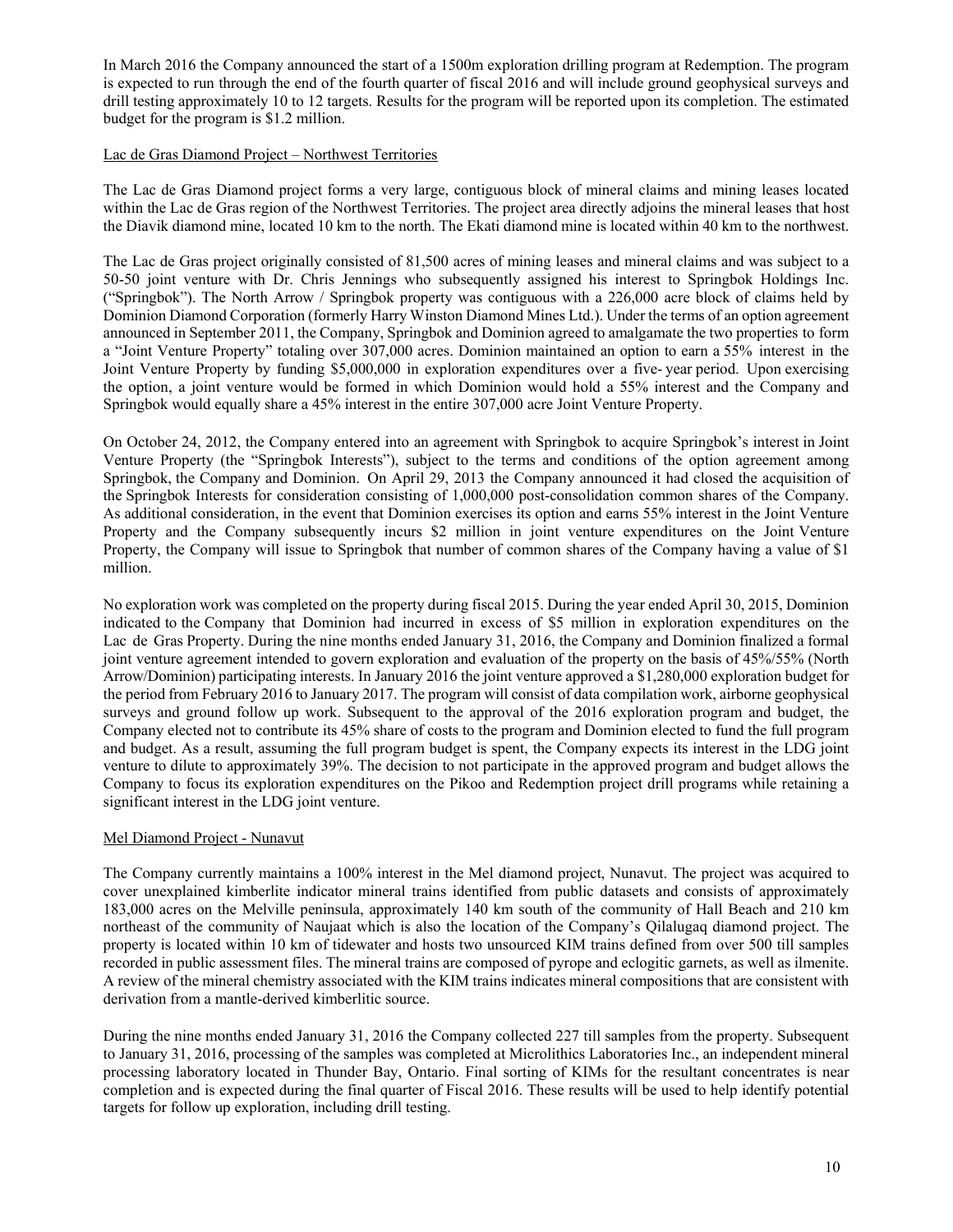The Mel project is subject to a 1% gross overriding royalty held by Anglo Celtic Exploration Ltd., a private company controlled by D. Grenville Thomas, a director of the Company. The Company retains the right to buy back half of the royalty (0.5%) for \$1 million at any time.

#### Luxx Diamond Project - Nunavut

The Company currently maintains a 100% interest in the Luxx diamond project, Nunavut. The project was acquired to cover unexplained KIM trains identified from public datasets and consists of approximately 100,000 acres on the tidewater of Chesterfield Inlet, approximately 60 km from the community of Chesterfield Inlet and 100 km north of the community of Rankin Inlet. The project includes at least one, and possibly three KIM trains defined from over 350 till samples in public assessment records. The trains are located within 20 km of the Churchill kimberlite cluster, and include samples containing hundreds of garnets and ilmenites at the head of the train that is well cut-off by a series of barren till samples.

During 2013 and 2014 the Company completed an airborne magnetic survey and collected 81 till samples from the property. This work was generally successful in constraining existing KIM trains, including Mg-ilmenite, pyrope and eclogitic garnet. The Company is currently working to acquire required permits to allow for exploration drilling of targets on the property.

The Luxx project is subject to a 1% gross overriding royalty held by Anglo Celtic Exploration Ltd., a private company controlled by D. Grenville Thomas, a director of the Company. The Company retains the right to buy back half of the royalty (0.5%) for \$1 million at any time.

#### **Gold and Base Metal Projects**

The Company maintains an interest in a number of non-material gold, base metal and lithium projects in northern Canada, particularly Nunavut. The Company continues to pursue opportunities to see these properties further evaluated, however has no plans to fund or conduct exploration of these properties on its own.

## **FINANCIAL CONDITION, LIQUIDITY, CAPITAL RESOURCES, OPERATIONS AND FINANCIAL RESULTS**

#### **Overall performance**

|                                                     | January 31, 2016                            | April 30, 2015                          | April 30, 2014                        |
|-----------------------------------------------------|---------------------------------------------|-----------------------------------------|---------------------------------------|
| Current assets<br>Non-current assets<br>Liabilities | 4,590,537<br>S.<br>11,943,875<br>(858, 293) | \$2,268,159<br>10,729,416<br>(278, 449) | \$9,467,652<br>4,445,606<br>(381,512) |
| Shareholders' equity                                | \$15,676,119                                | \$12,719,126                            | \$13,531,746                          |

#### **Financing/Use of Proceeds**

On May 28, 2015, the Company completed a private placement of 4,211,000 flow-through shares at a price of \$0.95 per share for total gross proceeds of \$4,000,450. As part of this private placement the Company paid finders' fees and costs totalling \$347,697. The Company intends to use the funds for exploration of its Canadian exploration and evaluation assets in calendar 2015 and 2016 and will renounce these expenditures to the investors effective December 31, 2015 using the look back rules. There was no flow through share premium on the issuance of the flow through shares.

## **Results of Operations**

During the three and nine months ended January 31, 2016 (the "current quarter and current period"), the Company recorded losses of \$269,253 or \$0.00 per share and \$838,502 or \$0.02 per share respectively. This is compared with losses of \$427,573 or \$0.01 per share and \$1,215,568 or \$0.02 per share respectively for the three and nine month periods ended January 31, 2015 (the "comparative quarter and comparative period"). The largest components of the loss for current period were salaries \$274,306 (comparative period - \$329,574), share-based compensation \$143,042 (comparative period - \$605,015) and a \$249,545 (comparative period - \$9,463) property investigation charge for ongoing exploration work and costs related to cancellation of a planned drill program.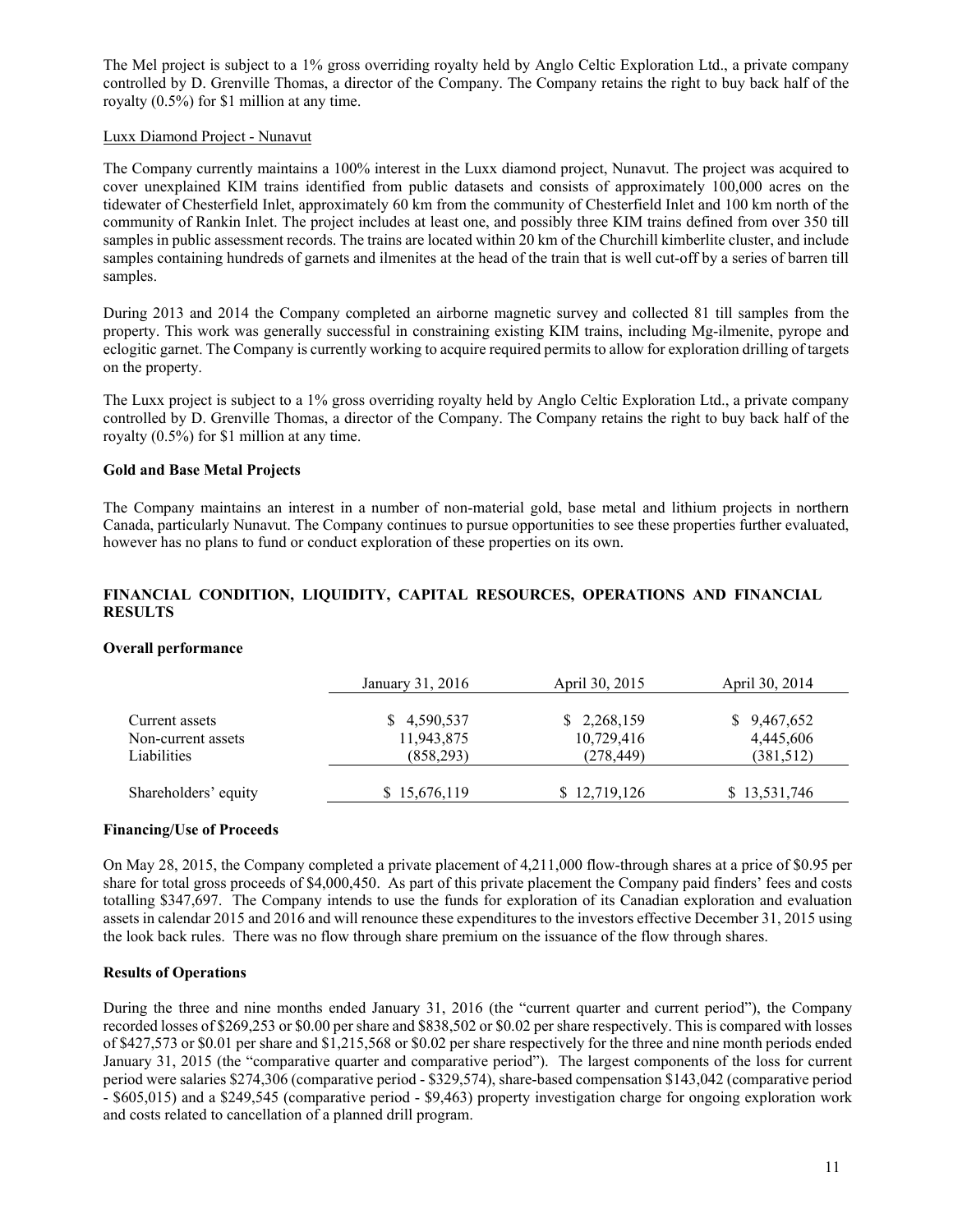Expenses for the current quarter were \$276,713 (comparative quarter - \$440,137) a decrease of \$163,424 from the comparative quarter. The reduction in expenses during the current quarter was largely related to reductions in sharebased compensation charges \$21,936 (comparative quarter - \$192,431) and salaries and benefits \$77,674 (comparative quarter -  $$165,057$ ) offset by an increase in property investigation costs \$99,113 (comparative quarter – \$1,043). During the three months ended January 31, 2016 the Company has not granted any stock options or bonuses and has not renewed or hired additional contract employees resulting in reductions to share-based compensation, salaries and benefits and other costs compared to the three months ended January 31, 2015.

Expenses for the current period were \$867,424 (comparative period - \$1,271,030) a decrease of \$403,606 from the comparative period. The reduction in expenses during the current period was largely related to reductions in advertising, promotion and travel \$51,605 (comparative period - \$145,342), share-based compensation charges \$143,042 (comparative period - \$605,015) and salaries and benefits \$274,306 (comparative period - \$329,574) offset by an increase in property investigation costs \$249,545 (comparative period - \$9,463). During the current period the Company has not granted any stock options or bonuses and has not renewed or hired additional contract employees resulting in reductions to share based compensation costs and salaries and benefits compared to the nine months ended January 31, 2015.

## **Summary of quarterly results**

The following table sets out selected unaudited quarterly financial information of North Arrow and is derived from the Company's unaudited quarterly consolidated financial statements prepared by management. The Company's interim consolidated financial statements are prepared in accordance with IFRS and are expressed in Canadian dollars.

|                  |    |                 |    |                   |   | <b>Basic Earnings</b> |    |                     |
|------------------|----|-----------------|----|-------------------|---|-----------------------|----|---------------------|
|                  |    |                 |    | Income or (Loss)  |   | (Loss) per share      |    |                     |
|                  |    |                 |    | from Continued    |   | from Continued        |    |                     |
|                  |    |                 |    | Operation and Net |   | Operation and Net     |    | Earnings (Loss) per |
| Quarter Ending   |    | Interest Income |    | Income (Loss)     |   | Income (Loss)         |    | share               |
| January 31, 2016 | ۵. | 7.799           | S  | (269, 253)        | S | 0.00                  | \$ | 0.00                |
| October 31, 2015 | S  | 12,582          | S  | (188, 983)        | S | 0.00                  | S  | 0.00                |
| July 31, 2015    | ۰D | 7,373           | \$ | (380, 266)        | S | (0.01)                | \$ | (0.01)              |
| April 30, 2015   | D  | 6,977           | \$ | (396, 027)        | S | (0.01)                | S  | (0.01)              |
| January 31, 2015 | S  | 12.564          | \$ | (427,573)         | S | (0.01)                | \$ | (0.01)              |
| October 31, 2014 | S  | 22,765          | \$ | (387, 055)        | S | (0.01)                | S  | (0.01)              |
| July 31, 2014    | S  | 20,133          | S  | (400, 940)        | S | (0.01)                | S  | (0.01)              |
| April 30, 2014   | J  | 33,220          | ¢  | (543, 975)        | S | (0.02)                | \$ | (0.02)              |

## **Variations in Quarterly Results**

The \$269,253 loss for the third quarter of fiscal 2016 reflects the Company's ongoing administration, a non-cash \$21,936 (comparative period - \$192,431) share-based compensation charge for options granted to directors, officers, employees and consultants in prior periods and a \$99,113 (comparative period  $-$  \$1,043) property investigation charge for expenditures related to project evaluation costs and a cancelled drill program.

The \$188,983 loss for the second quarter of fiscal 2016 reflects the Company's ongoing administration, a non-cash \$38,460 (comparative period - \$223,130) share-based compensation charge for options granted to directors, officers, employees and consultants and a \$26,913 (comparative period – recovery of \$2,557) property investigation charge for project evaluation costs.

The \$380,266 loss for the first quarter of fiscal 2016 reflects the ongoing administration costs, a non-cash \$82,646 (comparative period - \$189,454) share-based compensation charge for options granted to directors, officers, employees and consultants and a \$123,519 (comparative period - \$10,977) property investigation charge for project evaluation costs.

The \$396,027 loss for the fourth quarter of fiscal 2015 reflects a non-cash \$115,035 (comparative quarter - \$215,665) share-based compensation charge for options granted to directors, officers, employees and consultants, a \$nil (comparative quarter - \$128,301) write-down of exploration and evaluation assets and the ongoing administration costs of the Company.

The \$427,573 loss for the third quarter of fiscal 2015 reflects a non-cash \$192,431 (comparative quarter - \$240,581) share-based payment charge for options granted to directors, officers, employees and consultants and ongoing costs of administering the requirements of a public company active in exploration.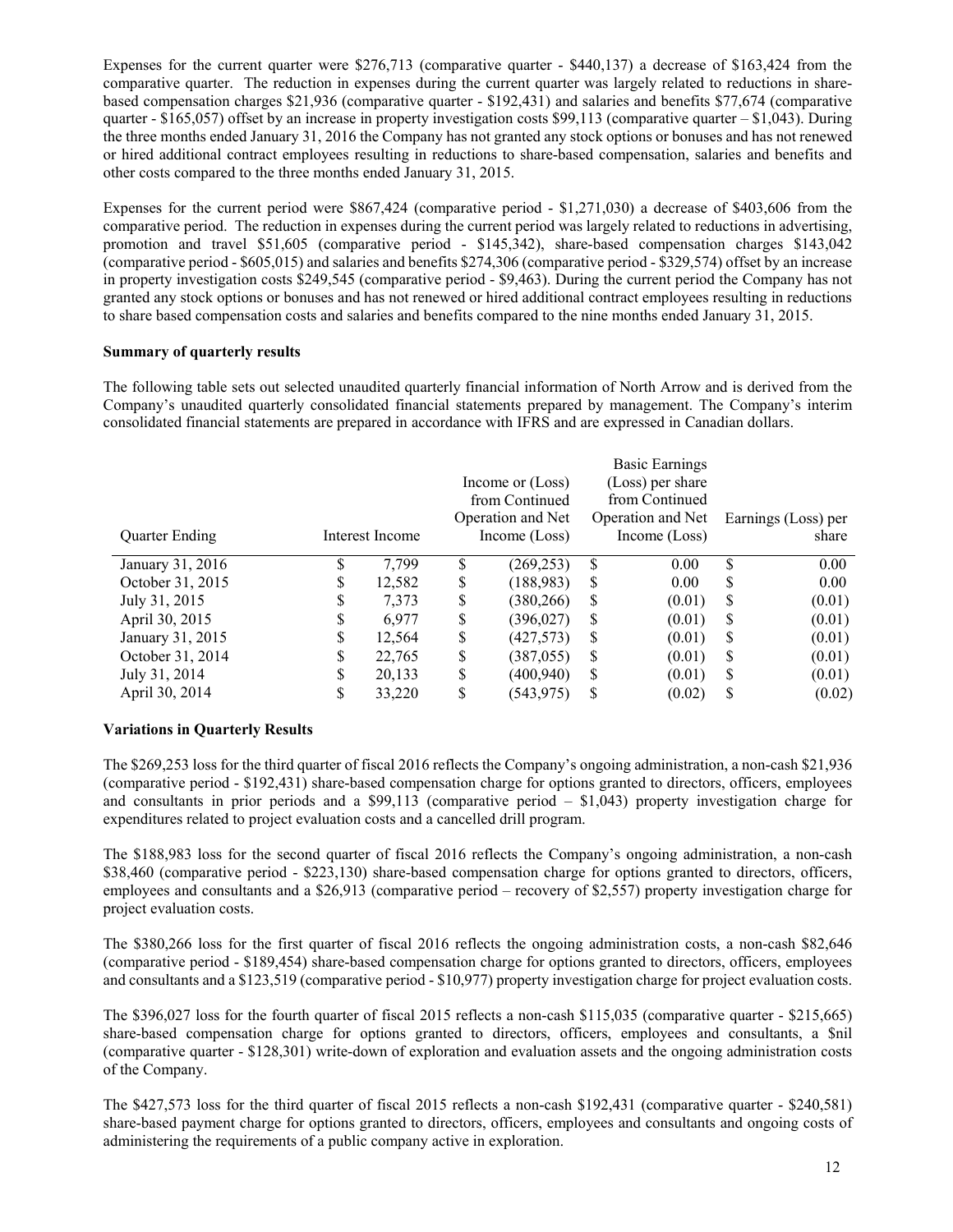The \$387,055 loss for the second quarter of fiscal 2015 reflects a non-cash \$223,130 (comparative quarter - \$153,422) share-based compensation charge for options granted to directors, officers, employees and consultants and the ongoing administrative costs of the Company.

The \$400,940 loss for the first quarter of fiscal 2015 reflects a non-cash \$189,454 (comparative quarter - \$222,141) sharebased compensation charge for options granted to directors, officers, employees and ongoing administration costs of the Company.

The \$543,975 loss for the fourth quarter of fiscal 2014 reflects a non-cash \$215,665 (comparative quarter - \$1,246) sharebased compensation charge for options granted to directors, officers, employees and consultants, a \$128,301 (comparative quarter - \$56,479) write-down of exploration and evaluation assets and the ongoing administration costs of the Company.

The \$432,154 loss for the third quarter of fiscal 2014 reflects a non-cash \$240,581 (comparative quarter - \$3,717) sharebased payment charge for options granted to directors, officers, employees and consultants. In addition, the increased expenses for the quarter reflect the Company's increased administrative and organizational activities.

The Company's quarterly results can be affected by many factors such as seasonal fluctuations, variations in capital markets, the write-off of capitalized amounts, stock-based compensation costs, tax recoveries and legal matters.

# **January 31, 2016 compared to April 30, 2015**

At January 31, 2016, the Company had \$3,732,244 of working capital, exploration and evaluation assets of \$11,849,709 and shareholders' equity of \$15,676,119. The Company's working capital consisted of current assets of \$4,590,537 and current liabilities of \$858,293 that included an \$800,000 advance to the Company for the purchase of a royalty on the Redemption Property by Umgeni Holdings International Limited ("Umgeni"), a party related to one of the directors. Subsequent to January 31, 2016, the sale of the royalty was completed and the advance was credited to the Company's interest in the Redemption Property, reducing its cost by \$800,000. The Company's January 31, 2016 financial positon numbers are compared to working capital of \$1,989,710, exploration and evaluation assets of \$10,636,032 and shareholders' equity of \$12,719,126 at April 30, 2015. The increase in the Company's working capital and shareholders' equity at January 31, 2016 is largely due to the completion of a \$4,000,450 private placement financing May 28, 2015. During the current period the Company continued to fund exploration activities on its projects and as a result incurred exploration and evaluation expenditures of \$1,213,677 (comparative period - \$4,600,484).

# **Liquidity**

At January 31, 2016 the Company had working capital of \$3,732,244 compared to a working capital of \$1,989,710 at April 30, 2015 and \$3,878,073 at January 31, 2015. During the current period the Company's cash position increased \$2,430,723 (comparative period – decreased \$5,333,020) largely as a result of the completion of a flow through share financing for net proceeds of \$3,652,753 (comparative period - \$nil) and the receipt of an advance of \$800,000 for the Company's sale of a royalty to Umgeni on the Redemption Property. The \$800,000 advance received has been recorded as a liability at January 31, 2016 as the sale of the royalty did not closed until February 2016.

## **Operating activities**

During the current period the Company's operating activities used \$628,285 (comparative period - \$693,864) of cash for its ongoing administration and project investigations. The use of cash in operating activities in the current period reflects the Company's loss of \$838,502 (comparative period - \$1,215,568) adjusted for non-cash expenditures such as sharebased compensation \$143,042 (comparative period - \$605,015), depreciation \$14,712 (comparative period - \$8,196) and an increase in cash of \$52,463 (comparative period – use of cash of \$91,507) resulting from changes in non-cash items such as accounts receivable, prepaid amounts and accounts payable.

## **Investing activities**

During the current period the Company's investing activities used \$593,745 (comparative period - \$4,639,156) of cash for its ongoing exploration activities. The Company's primary investing activity is the acquisition of exploration and evaluation assets. During the nine months ended January 31, 2016, the Company used \$1,378,251 (comparative period - \$4,634,605) of cash to evaluate its exploration and evaluation assets, received an \$800,000 advance from Umgeni for the purchase of a royalty from the Company and spent \$15,494 on the purchase of equipment. During the current period the Company has focused on final processing and evaluation of the Qilalugaq project bulk sample and planning for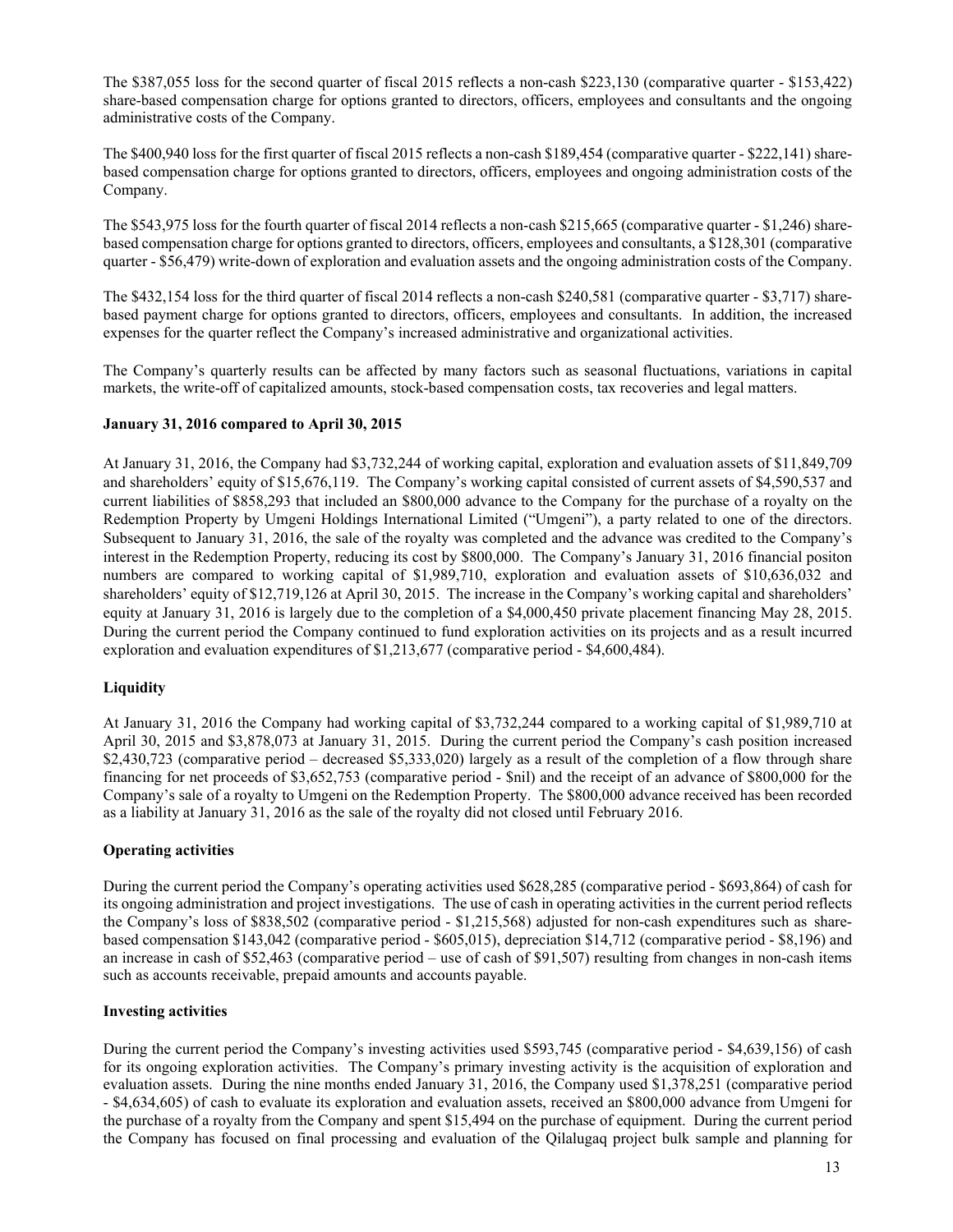continued work on the Pikoo and Redemption projects. During the comparative period the Company incurred significant mobilization and start-up costs related to the Qilalugaq project bulk sample.

## **Financing activities**

During the current period financing activities provided net cash of \$3,652,753 (comparative period - \$nil) from shares issued by way of a private placement consisting of a \$4,000,450 flow through private placement financing reduced by related finders' fees and costs of \$347,697.

# **Capital Resources**

The Company's financial condition and future prospects are significantly affected by overall economic conditions. The Company has no source of operating revenue and relies on equity financings, joint ventures and warrant and stock option exercises to further exploration on its properties.

The Company's long-term financial success is dependent on management's ability to discover and develop economically viable mineral deposits. Actual funding requirements may vary from those planned due to a number of factors, including the progress of exploration activity and the Company's ability to raise additional funds on favourable terms. Management recognizes there will be risks involved that may be beyond their control. The Company intends to continue to use various strategies to minimize its dependence on equity capital, including the securing of joint venture partners where appropriate.

The Company's ability to generate cash is very much affected by the current market conditions, its share price and third party interest in its assets. In the current equity market, funds for companies at an early/grass-roots stage of exploration are limited and dilution to existing shareholders from an equity financing increases as the share price decreases. The Company has no credit facilities that could be used for ongoing operations because it has no operating cash flow.

In order to finance the Company's exploration programs and to cover administrative and overhead expenses, the Company raises money through equity sales, from the exercise of convertible securities and, in the past, from the sale of investments. Although the Company has had past success in obtaining financing, there can be no such assurance that it will be able to obtain adequate financing in the future or that the terms of any financing will be favourable. Many factors influence the Company's ability to raise funds, including the state of the resource market and commodities prices and the climate for mineral exploration.

The Company's management actively manages its landholdings in an effort to keep those landholdings with the greatest exploration potential in good standing for as long as possible. The Company's management regularly reviews its cash position against future plans and makes decisions regarding these plans accordingly.

The Company may have to raise additional funds to further exploration efforts at its various exploration properties and to maintain its listing on the TSXV. The Company is seeking to minimize variable expenses to the extent possible and to seek joint venture partners to continue to further exploration of its non-diamonds mineral properties.

## **Risks and Uncertainties**

Industry

An investment in natural resource companies involves a significant degree of risk. The degree of risk increases substantially where the Company's properties are in the exploration as opposed to the development stage. Investment in the securities of the Company should be considered as highly speculative due to the nature of the Company's business. The following additional risk factors should be given special consideration.

## Exploration, Development and Mining Risks

Exploring and developing mineral resource projects bears a high potential for all manner of risks. Additionally, few exploration projects successfully achieve development due to factors that cannot be predicted or foreseen. Moreover, even one such factor may result in the economic viability of a project being detrimentally impacted such that it is neither feasible nor practical to proceed. Mineral exploration involves many risks, which even a combination of experience, knowledge and careful evaluation may not be able to overcome. Operations in which the Company has a direct or indirect interest will be subject to all the hazards and risks normally incidental to exploration, development and production of diamonds and base/precious metals, any of which could result in work stoppages, damage to property, and possible environmental damage. If any of the Company's exploration programs are successful, there is a degree of uncertainty attributable to the calculation of ore resources and corresponding grades being mined or dedicated to future production. Until ore is actually mined and processed, quantity of reserves and grade must be considered as estimates only. In addition,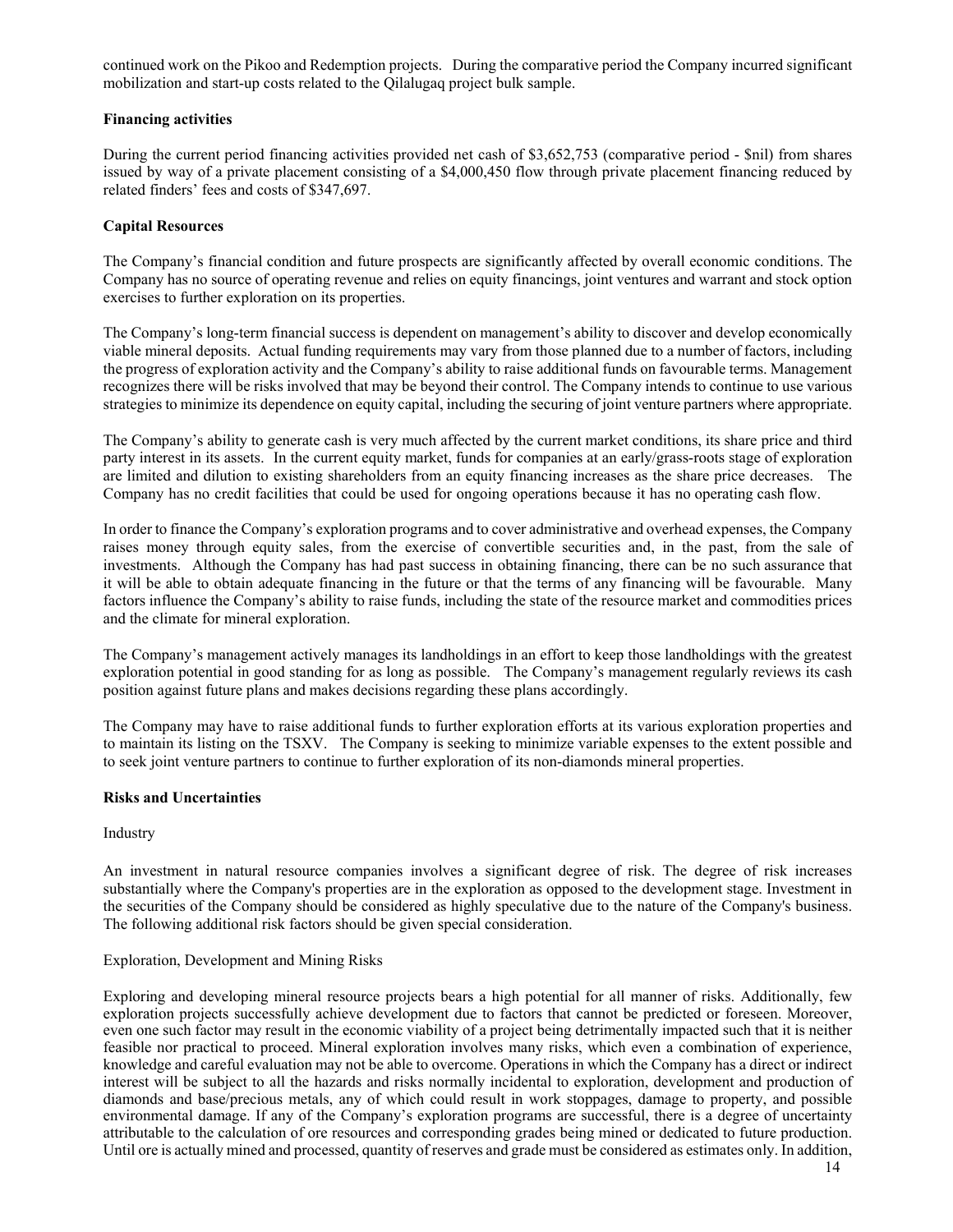the quantity of reserves may vary depending on diamond or metal prices. Any material change in quantity of reserves, grade or recovery ratio, may affect the economic viability of the Company's properties. In addition, there can be no assurance that diamond and metal reserves in small-scale laboratory tests will be duplicated in larger scale tests under onsite conditions or during production. The Company closely monitors its activities and those factors, which could impact them, and employs experienced consulting, engineering, and legal advisors to assist in its risk management reviews.

The Company's properties are currently being assessed for exploration and as a result, the Company has no source of operating cash flow. Failure to obtain additional financing could result in a delay or indefinite postponement of further exploration. Development of the Company's mineral properties will only follow upon obtaining satisfactory exploration results. Mineral exploration and development involves a high degree of risk and few properties that are explored are ultimately developed into producing mines. There is no assurance that the Company's mineral exploration and development activities will result in any discoveries of bodies of ore. The long-term profitability of the Company's operations will be in part directly related to the cost and success of its exploration programs, which may be affected by a number of factors. Substantial expenditures are required to establish reserves through drilling, to develop metallurgical processes to extract the metal or diamonds from the resources and, in the case of new properties, to develop the mining and processing facilities and infrastructure at any site chosen for mining. Although substantial benefits may be derived from the discovery of a major mineralized deposit, no assurance can be given that minerals will be discovered in sufficient quantities to justify commercial operations or that the funds required for development can be obtained on a timely basis.

#### Foreign Operation Risks

Historically, the majority of the Company's expenses have been denominated in Canadian Dollars so its exposure to foreign exchange risk has been limited. Exploration activities outside of Canada can expose the Company to foreign exchange risk. Presently, the Company does not have foreign operations or use foreign-exchange contracts to mitigate this risk, but that may change in future, depending upon the size of the Company's exploration programs denominated in currencies other than the Canadian Dollar.

#### Insurance

The Company's involvement in the exploration for mineral properties may result in the Company becoming subject to liability for pollution, property damage, personal injury or other hazards. Although the Company may have insurance to address many risks, such insurance has limitations on liability that may not be sufficient to cover the full extent of such liabilities. In addition, such risks may not, in all circumstances be insurable or, in certain circumstances, the Company may elect not to obtain insurance to deal with specific risks due to the high premiums associated with such insurance or other reasons. The payment of such uninsured liabilities would reduce the funds available to the Company. The occurrence of a significant event that the Company is not fully insured against, or the insolvency of the insurer of such event, could have a material adverse effect on the Company's financial position, results of operations or prospects.

## Environmental Risks

All phases of the mineral exploration and development business present environmental risks and hazards and are subject to environmental legislation. Environmental legislation provides for, among other things, restrictions and prohibitions on spills, releases or emissions of various substances used and or produced in association with mining exploration and mining operations. The legislation also requires that facility sites be operated, maintained, abandoned and reclaimed to the satisfaction of applicable regulatory authorities. Compliance with such legislation can require significant expenditures and a breach may result in the imposition of fines and penalties, some of which may be material. Environmental legislation is evolving in a manner expected to result in stricter standards and enforcement, larger fines and liability and potentially increased capital expenditures and operating costs. The discharge of pollutants into the air, soil or water may give rise to liabilities to foreign governments and third parties and may require the Company to incur costs to remedy such discharge. No assurance can be given that the application of environmental laws to the business and operations of the Company will not result in a curtailment of production or a material increase in the costs of production, development or exploration activities or otherwise adversely affect the Company's financial condition, results of operations or prospects.

## Prices, Markets and Marketing of Diamonds and Base/Precious Metals

The Company's revenues, if any, are expected to be in large part derived from the mining and sale of diamonds and base/precious metals or interests related thereto. The price of those commodities has fluctuated widely, particularly in recent years, and is affected by numerous factors beyond the Company's control including international economic and political trends, expectations of inflation, currency exchange fluctuations, interest rates, global or regional consumptive patterns, speculative activities, increased production due to new mine developments and improved mining and production methods. The effect of these factors on the price of diamonds and base/precious metals, and therefore the economic viability of any of the Company's exploration projects, cannot accurately be predicted.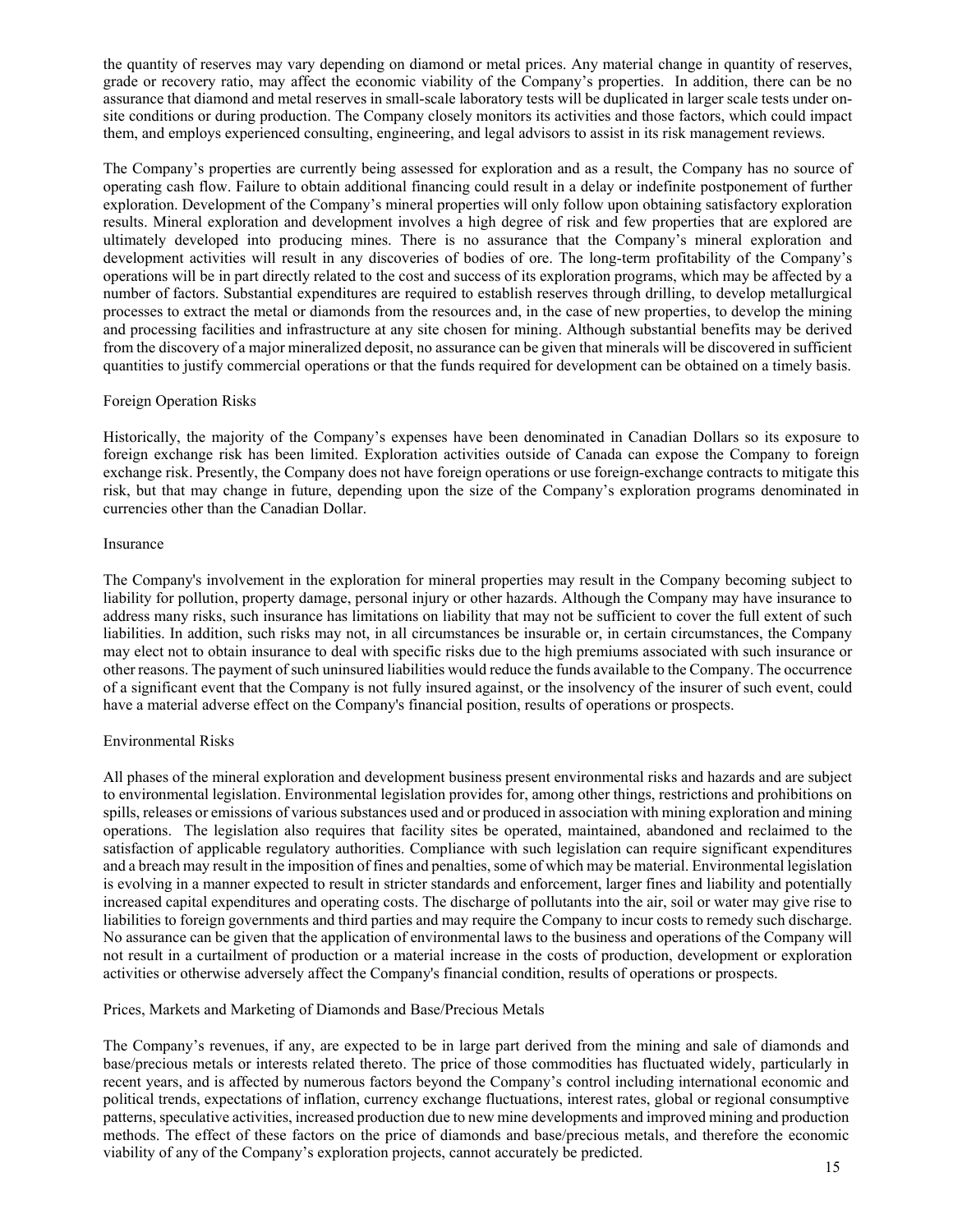The marketability of any minerals acquired or discovered may be affected by numerous factors which are beyond the control of the Company and which cannot be accurately predicted, such as the proximity and capacity of milling facilities, mineral markets and processing equipment and governmental regulations including regulations relating to royalties, allowable production and importing and exporting of minerals.

Substantial Capital Requirements and Liquidity

The Company anticipates that it will make substantial capital expenditures for the acquisition, exploration, development and production of its mineral properties in the future. The Company currently has no revenue and may have limited ability to expend the capital necessary to undertake or complete future drilling programs. There can be no assurance that debt or equity financing, or cash generated by operations will be available or sufficient to meet these requirements or for other corporate purposes or, if debt equity financing is available, that it will be on terms acceptable to the Company. Moreover, future activities may require the Company to alter its capitalization significantly. The inability of the Company to access sufficient capital for its operations could have a material adverse effect on the Company's financial condition, results of operations or prospects.

#### Issuance of Debt

From time to time the Company may enter into transactions or activities that may be financed with debt which could impair the Company's ability to obtain additional financing in the future. The inability of the Company to access sufficient capital for the repayment of any debt could have a material effect on the Company's financial condition, results of operations or prospects.

#### **Outstanding Share Data**

The Company's authorized capital is unlimited common shares without par value.

|                               |        | Number       |
|-------------------------------|--------|--------------|
| Shares issued and outstanding |        | 54, 155, 741 |
| Options:                      |        |              |
| Expire May 12, 2016           | \$2.00 | 53,000       |
| Expire May 10, 2018           | \$0.27 | 2,075,000    |
| Expire September 23, 2018     | \$0.50 | 200,000      |
| Expire January 28, 2019       | \$0.70 | 985,000      |
| Expire September 25, 2019     | \$0.60 | 680,000      |
| Expire December 16, 2019      | \$0.54 | 200,000      |
| Warrants:                     |        |              |
| April 29, 2018                | \$0.25 | 500,000      |
| August 19, 2018               | \$0.65 | 500,000      |
| Fully diluted                 |        | 59, 348, 741 |

At March 24, 2016, the Company had the following shares, options and warrants outstanding:

#### **Share issuances**

During April 2015, 165,000 stock options were exercised raising cash proceeds of \$79,600.

On May 28, 2015, the Company completed a private placement of 4,211,000 flow-through shares at a price of \$0.95 per share for total gross proceeds of \$4,000,450. As part of this private placement the Company paid finders' fees and costs totalling \$347,697. The Company intends to use the funds for exploration of its Canadian exploration and evaluation assets in calendar 2015 and 2016 and will renounce these expenditures to the investors using the look back rules effective December 31, 2015. There was no flow through share premium on the issuance of the flow through shares.

#### **Stock options and warrants**

The Company's stock option plan (the "Plan") was approved by shareholders at an annual general and special meeting in November 2011 and at subsequent annual meetings. The Plan gives the directors the authority to grant options to directors, officers, employees and consultants. The maximum number of shares to be issued under the Plan is 10% of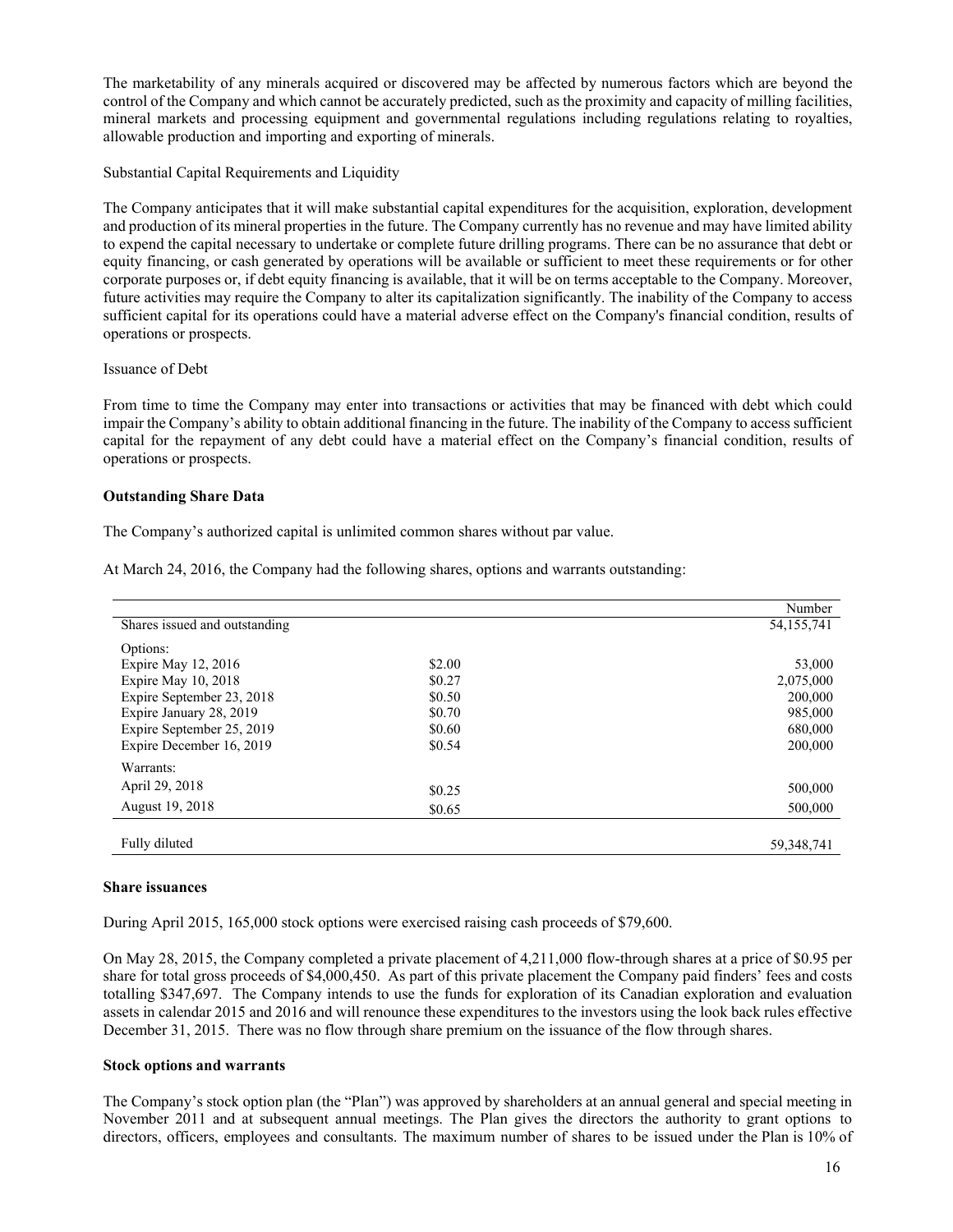the issued and outstanding common shares at the time of the grant. The exercise price of each option granted shall not be less than the market price at the date of grant less a discount up to 25% in accordance with the policies of the TSXV.

Options granted can have a term up to 5 years with vesting provisions determined by the directors in accordance with TSXV policies for Tier 2 Issuers, with a typical vesting period of 25% upon grant and 25% every six months thereafter.

#### **Transactions with Related Parties**

Balances and transactions between the Company and its former subsidiary have been eliminated on consolidation and are not disclosed in this note. Details of the transactions between the Company and related parties not disclosed elsewhere in the Company's financial statements are disclosed below. Certain companies which have an officer and/or director or former officer and/or director in common and render services or are charged for certain services as follows:

|                               | Nature of transactions            |
|-------------------------------|-----------------------------------|
| Anglo-Celtic Exploration Ltd. | Interest and consulting           |
| Strongbow Exploration Inc.    | Exploration and administration    |
| New Dimension Resources Ltd.  | Rent recovery                     |
| Northair Silver Corp.         | Accounting and corporate services |

The Company incurred the following transactions in the normal course of operations in connection with companies which have an officer and/or director in common.

During the nine months ended January 31, 2016, the Company accrued \$2,249 (2015 - \$37,219) for shared administrative and accounting services to Northair Silver Corp., a company that previously had common officers.

 During the nine months ended January 31, 2016, the Company paid or accrued \$nil (2015 - \$526) for technical services and rent to Strongbow Exploration Inc., a company with common directors.

During the nine months ended January 31, 2016, the Company accrued and received \$7,500 (2015- \$nil) for rent and administrative cost recoveries from Strongbow Exploration Inc., a company with common directors.

During the nine months ended January 31, 2016, the Company accrued \$7,200 (2015 - \$nil) for rent recoveries from New Dimension Resources Ltd., a company with common officers.

At January 31, 2016 amounts totaling \$nil (April 30, 2015 - \$4,351) are owing to a director or companies with officers/directors in common.

At January 31, 2016 amounts totaling \$7,936 (April 30, 2015 - \$nil) are due from companies with officers/directors in common.

The remuneration of directors and key management personnel during the nine months ended January 31, 2016 was as follows:

|                                                                               | January 31,<br>2016               |   | January 31,<br>2015          |
|-------------------------------------------------------------------------------|-----------------------------------|---|------------------------------|
| Salaries <sup>1</sup><br>Exploration<br>Share-based compensation <sup>2</sup> | \$<br>187,654<br>42,161<br>87,391 | S | 149,326<br>65,618<br>361,461 |
| Total                                                                         | 317,206                           |   | 576,405                      |

1 – When key management is working specifically on mineral properties their time is capitalized against the mineral property.

2 – Share-based compensation is the fair value of options that have been granted to directors and key management personnel.

#### **Commitments**

As at January 31, 2016, the commitment for rental of the Company's office space is as follows:

| Year ending    |          |
|----------------|----------|
| April 30, 2016 | \$16,658 |
| April 30, 2017 | \$49,975 |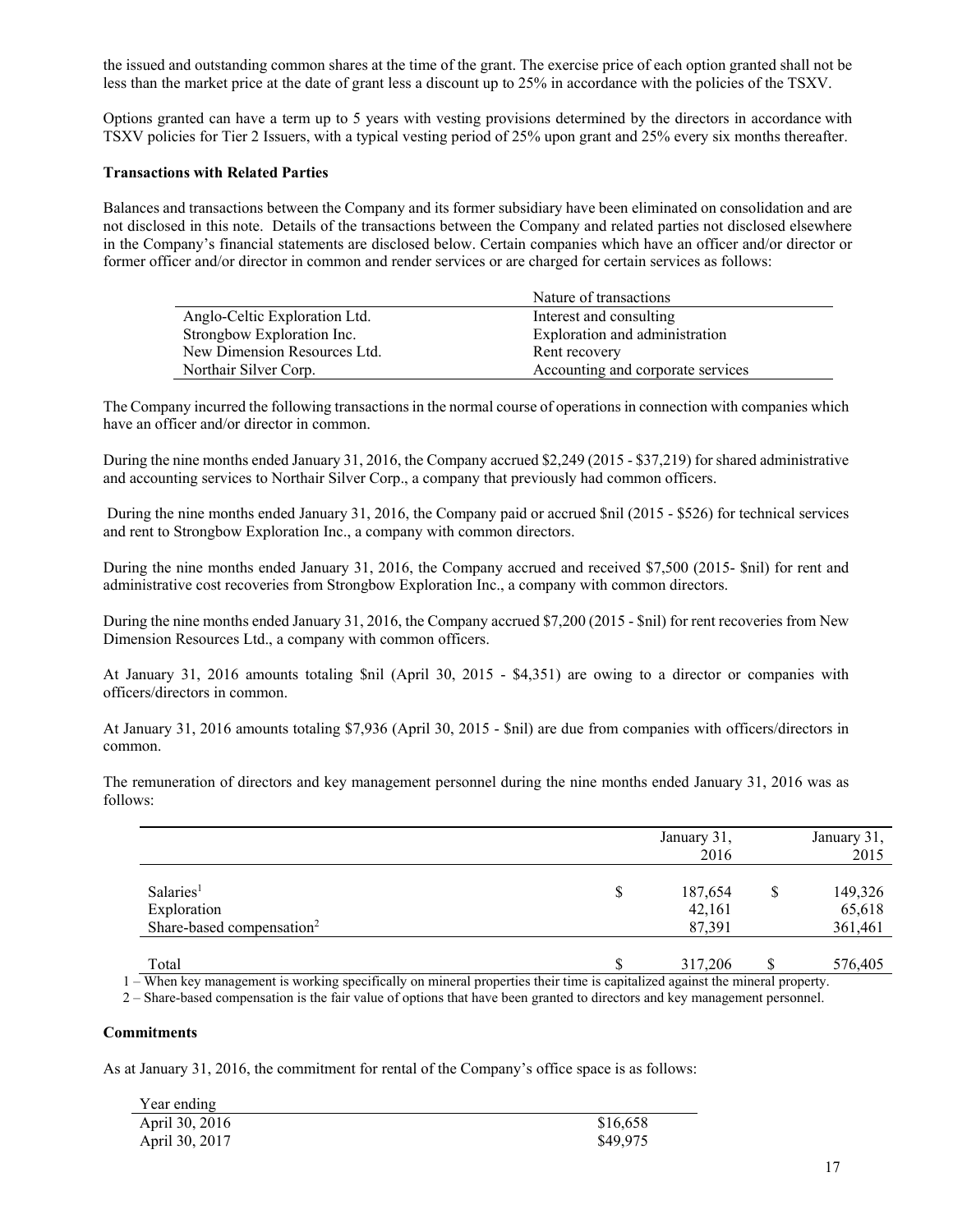Subsequent to January 31, 2016, the Company extended its office rental agreement to January 31, 2018.

## **Subsequent Events**

Subsequent to January 31, 2016, the Company entered into an employment agreement with a senior employee and officer for his services requiring a minimum annual payment of \$225,000. In addition, the employment agreement contains clauses which could provide for a payment in excess of \$450,000 on termination of employment or conclusion of a change in control or similar transaction.

## **CHANGES IN ACCOUNTING POLICIES AND CRITICAL ACCOUNTING ESTIMATES, JUDGMENTS AND ASSUMPTIONS**

## **Nature and continuance of operations**

North Arrow Minerals Inc. is incorporated federally under the laws of the Canada Business Corporations Act ("CBCA").

The condensed interim consolidated financial statements of the Company are presented in Canadian dollars, which is the functional currency of the Company. The Company trades on the TSX Venture Exchange (TSXV – NAR) and its registered office address is Ste. #960-789 West Pender Street, Vancouver, BC, Canada V6C 1H2.

The Company's principal business activity is the acquisition and exploration of exploration and evaluation assets. To date, the Company has not generated significant revenues from operations and is considered to be in the exploration stage.

The Company is in the process of acquiring and exploring its exploration and evaluation assets and has not yet determined whether these properties contain reserves that are economically recoverable. The Company's condensed interim consolidated financial statements have been prepared on the assumption that the Company will continue in operation for the foreseeable future and will be able to realize assets and discharge liabilities in the normal course of operations. At January 31, 2016, the Company has a deficit of \$16,156,315, no current source of revenue and may require additional funding to meet its planned activities beyond the upcoming fiscal year. The Company's continuation as a going concern is dependent on the successful results from its mineral property exploration activities and its ability to raise equity capital or borrowings sufficient to meet current and future obligations. There can be no assurances that management's plans for the Company will be successful. These material uncertainties may cast significant doubt upon the Company's ability to continue as a going concern. The Company's condensed interim consolidated financial statements do not include any adjustments to the recoverability and classification of assets and liabilities that might be necessary, should the Company be unable to continue as a going concern.

## **Significant accounting policies**

The January 31, 2016 Management Discussion and Analysis should be read in conjunction with the audited consolidated financial statements of the Company for the year ending April 30, 2015 for a listing of the Company's significant accounting policies.

## **Statement of Compliance**

The Company's condensed interim consolidated financial statements have been prepared in accordance with International Financial Reporting Standards ("IFRS") as issued by the International Accounting Standards Board ("IASB") and interpretations of the International Financial Reporting Interpretations Committee ("IFRIC") and specifically with IFRS applicable to the preparation of interim financial statements, including IAS 34, Interim Reporting (IAS 34). The unaudited condensed interim consolidated financial statements of the Company should be read in conjunction with the Company's audited financial statements for the year ended April 30, 2015. The Company's financial statements are presented in Canadian dollars unless otherwise noted.

## **Principles of Consolidation**

The Company's comparative condensed interim consolidated financial statements include the accounts of the Company and its wholly-owned inactive subsidiary Compania Minera North Arrow Chile Limitada ("Minera"). All inter-company transactions and balances have been eliminated upon consolidation. Effective September 22, 2014, the Company completed the wind-up of Minera, the Company's only subsidiary.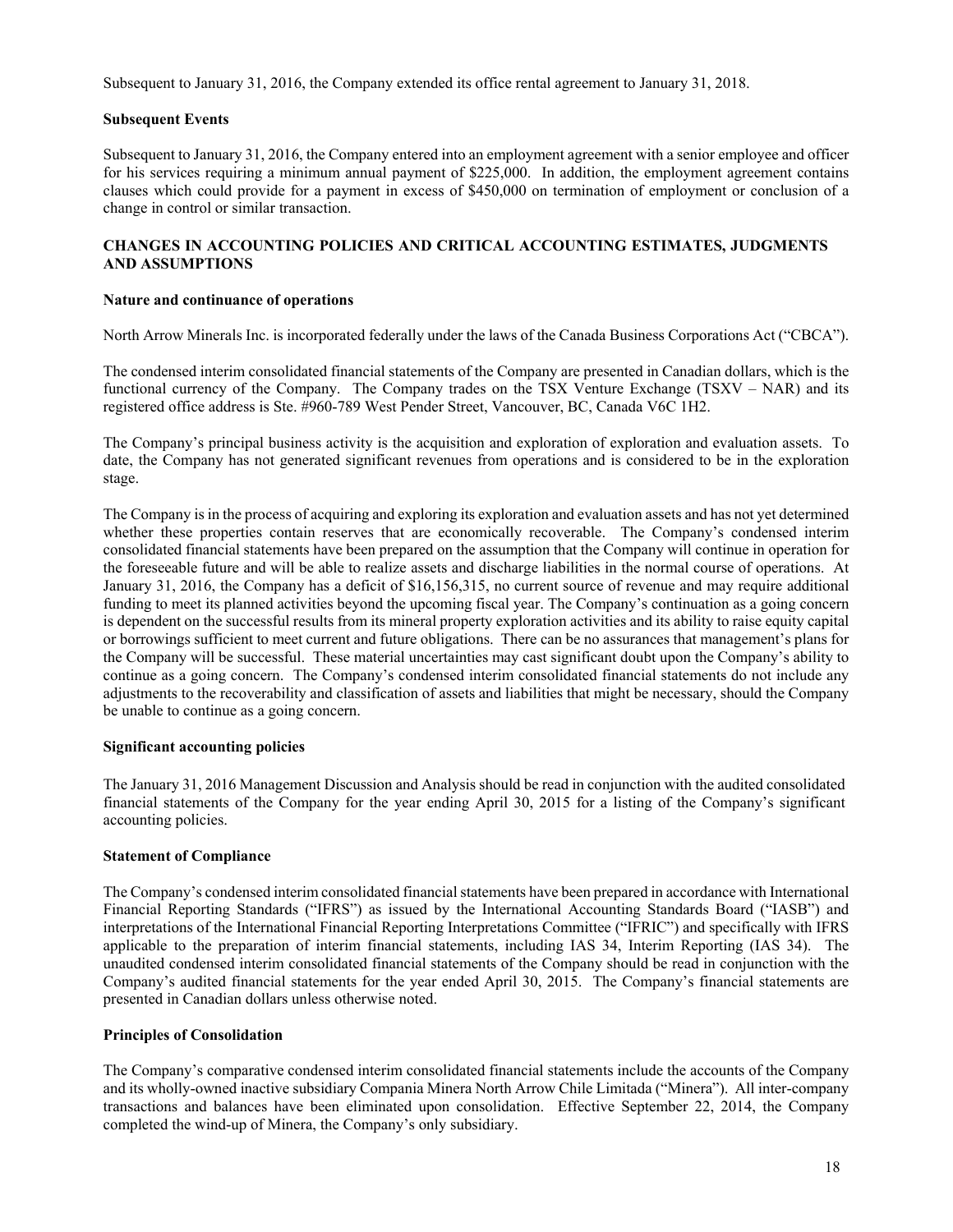#### **Historical cost**

The Company's condensed interim consolidated financial statements have been prepared on a historical cost basis except for certain financial instruments measured at fair value.

#### **Significant accounting judgments, estimates and assumptions**

The preparation of financial statements in conformity with IFRS requires management to make certain estimates, judgments and assumptions that affect the reported amounts of assets and liabilities at the date of the financial statements and the reported revenues and expenses during this period.

Although management uses historical experiences and its best knowledge of the amount, events or actions to form the basis for judgments and estimates, actual results may differ from these estimates.

The most significant accounts that require estimates as the basis for determining the stated amounts include the recoverability of exploration and evaluation assets, valuation of share-based payments, and valuation of deferred tax amounts.

Critical judgments exercised in applying accounting policies that have the most significant effect on the amounts recognized in the consolidated financial statements are as follows:

(i) Economic recoverability and probability of future benefits of exploration and evaluation costs.

Management has determined that exploration, evaluation and related costs incurred which were capitalized may have future economic benefits and may be economically recoverable. Management uses several criteria in its assessments of economic recoverability and probability of future economic benefits including geologic and other technical information, history of conversion of mineral deposits with similar characteristics to its own properties to proven and probable mineral reserves, the quality and capacity of existing infrastructure facilities, evaluation of permitting and environmental issues and local support for the project.

(ii) Valuation of share-based payments

The Company uses the Black-Scholes Option Pricing Model for valuation of share-based payments. Option pricing models require the input of subjective assumptions including expected price volatility, interest rates and forfeiture rate. Changes in the input assumptions can materially affect the fair value estimate and Company's earnings and equity reserves.

(iii) Income taxes

In assessing the probability of realizing income tax assets, management makes estimates related to expectations of future taxable income, applicable tax opportunities, expected timing of reversals of existing temporary differences and the likelihood that tax positions taken will be sustained upon examination by applicable tax authorities. In making its assessments, management gives additional weight to positive and negative evidence that can be objectively verified.

#### **New Accounting pronouncements**

The IASB has issued new standards and amendments which are not expected to have a significant impact on the Company's financial statements. The new standards and amendments are effective for annual periods beginning on or after January 1, 2015 with early adoption permitted, except for IFRS 9 which has a tentative effective date of January 1, 2018 and is summarized below.

- IFRS 9 Financial Instruments classification and measurement
	- This is the first part of a new standard on classification and measurement of financial assets that will replace IAS 39, "Financial Instruments: Recognition and Measurement". IFRS 9 has two measurement categories: amortized cost and fair value. All equity instruments are measured at fair value. A debt instrument is recorded at amortized cost only if the entity is holding it to collect contractual cash flows and the cash flows represent principal and interest. Otherwise it is measured at fair value with changes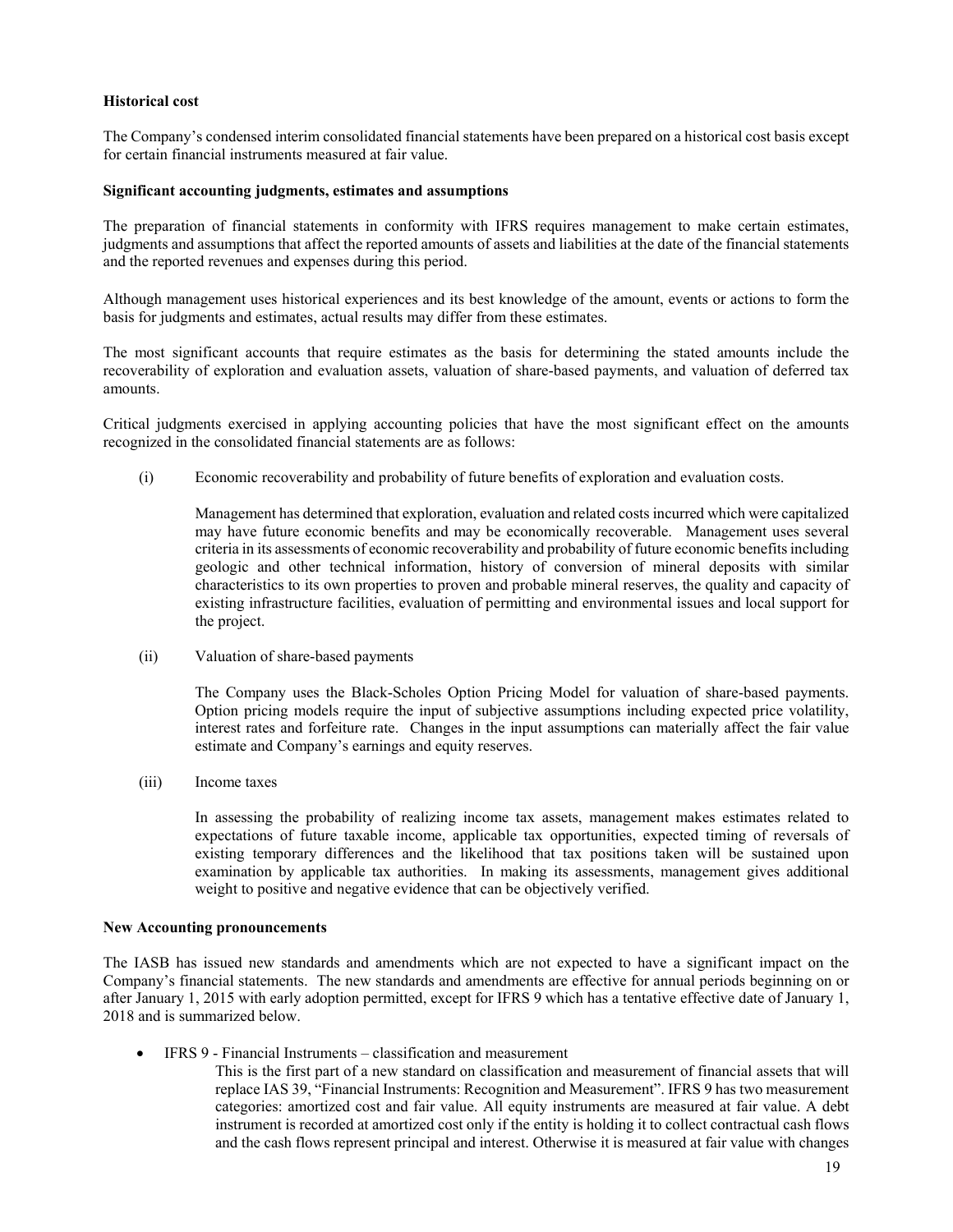in fair value through profit or loss. In addition, this new standard has been updated to include guidance on financial liabilities and derecognition of financial instruments. The extent of the impact of adoption of IFRS 9 has not yet been determined.

# **FINANCIAL INSTRUMENTS AND RISK MANAGEMENT**

Financial instruments measured at fair value are classified into one of three levels in the fair value hierarchy according to the relative reliability of the inputs used to estimate the fair values. The three levels of the fair value hierarchy are:

- Level 1 Unadjusted quoted prices in active markets for identical assets or liabilities;
- Level 2 Inputs other than quoted prices that are observable for the asset or liability either directly or indirectly; and
- Level 3 Inputs that are not based on observable market data.

The Company's financial instruments consist of cash, marketable securities, accounts receivables, accounts payable and accrued liabilities, due to related parties and Umgeni advances. Cash is carried at fair value using a level 1 fair value measurement. The carrying value of receivables, accounts payable and accrued liabilities, due to related parties and Umgeni advances approximate their fair values due to their immediate or short-term maturity. Marketable securities are recorded at fair value based on the quoted market prices in active markets at the balance sheet date, which is consistent with level 1 of the fair value hierarchy.

The Company is exposed to a variety of financial risks by virtue of its activities, including credit risk, interest rate risk, liquidity risks, foreign currency risk, and equity market risk. The Company's objective with respect to risk management is to minimize potential adverse effects on the Company's financial performance. The Board of Directors provides direction and guidance to management with respect to risk management. Management is responsible for establishing controls and procedures to ensure that financial risks are mitigated to acceptable levels.

## Credit risk

Credit risk is the risk of financial loss to the Company if a counter-party to a financial instrument fails to meet its contractual obligations. The Company manages credit risk by investing its excess cash in short-term investments with investment grade ratings, issued by a Canadian chartered bank. The Company's receivables consist primarily of sales tax receivables due from the federal government and receivables from companies with which the Company has agreements, exploration agreements or options. The maximum exposure to credit risk at the reporting date is the carrying value of the Company's receivables and cash.

## Interest rate risk

Interest rate risk is the risk that the fair value or future cash flows of a financial instrument will fluctuate because of changes in market interest rates. Financial assets and liabilities with variable interest rates expose the Company to interest rate risk with respect to its cash flow. It is management's opinion that the Company is not exposed to significant interest rate risk.

## Liquidity risk

Liquidity risk is the risk that the Company will not be able to meet its obligations as they become due. The Company's ability to continue as a going concern is dependent on management's ability to raise the funds required through future equity financings, asset sales or exploration option agreements, or a combination thereof. The Company has no regular cash flow from its operating activities. The Company manages its liquidity risk by forecasting cash flow requirements for its planned exploration and corporate activities and anticipating investing and financing activities. Management and the Board of Directors are actively involved in the review, planning and approval of annual budgets and significant expenditures and commitments. Failure to realize additional funding could cast significant doubt on the Company's ability to continue as a going concern. As at January 31, 2016, the Company had cash of \$4,533,643 (April 30, 2015 - \$2,102,920) available to settle current liabilities of \$858,293 (April 30, 2015 - \$278,449).

## Equity market risk

The Company is exposed to equity price risk arising from its marketable securities, which are classified as available-forsale. The Company plans to sell its marketable securities as market conditions permit, or as is required to finance the Company's operations from time-to-time.